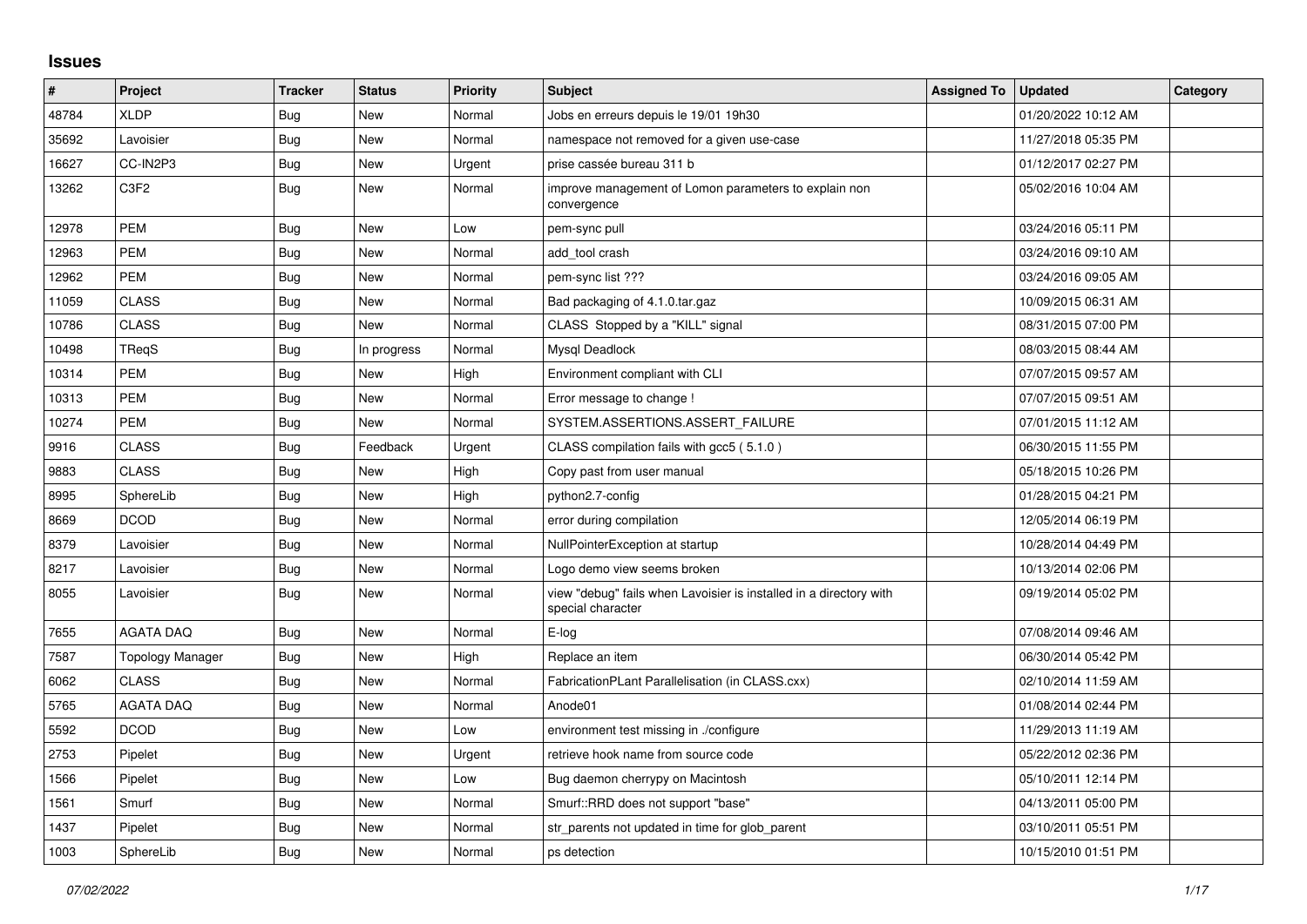| $\sharp$ | Project                 | Tracker    | <b>Status</b> | <b>Priority</b> | <b>Subject</b>                                                                                                 | <b>Assigned To</b> | <b>Updated</b>      | Category                      |
|----------|-------------------------|------------|---------------|-----------------|----------------------------------------------------------------------------------------------------------------|--------------------|---------------------|-------------------------------|
| 938      | SphereLib               | <b>Bug</b> | New           | Low             | Construction icosahedron                                                                                       |                    | 09/29/2010 11:32 AM |                               |
| 714      | TReqS                   | <b>Bug</b> | <b>New</b>    | High            | Annuler un staging en cours                                                                                    |                    | 03/24/2015 04:34 PM |                               |
| 432      | Smurf                   | <b>Bug</b> | New           | High            | creation de fichiers vides                                                                                     |                    | 04/23/2021 11:44 AM |                               |
| 9623     | Lavoisier               | <b>Bug</b> | New           | Normal          | SynchronousCacheConnector stays in building state until the calling<br>view is finished                        |                    | 04/01/2015 06:21 PM | Adaptors                      |
| 1083     | Oval                    | <b>Bug</b> | New           | Immediate       | oval log -gui                                                                                                  |                    | 11/16/2010 11:45 AM | Command Line<br>Interface     |
| 1082     | Oval                    | Bug        | New           | Low             | NO DIFF                                                                                                        |                    | 11/16/2010 11:44 AM | Command Line<br>Interface     |
| 7566     | Lavoisier               | <b>Bug</b> | <b>New</b>    | Low             | fields of view "form" are disabled when they have default value                                                |                    | 06/27/2014 04:53 PM | Console                       |
| 7465     | Lavoisier               | <b>Bug</b> | New           | Normal          | fix all the relative URL used by the web console                                                               |                    | 06/17/2014 04:57 PM | Console                       |
| 7490     | <b>Topology Manager</b> | <b>Bug</b> | <b>New</b>    | Normal          | Needed libp42.so.1                                                                                             |                    | 06/19/2014 11:15 PM | Core TM                       |
| 7073     | <b>Topology Manager</b> | <b>Bug</b> | New           | Normal          | Off on GTS tree                                                                                                |                    | 05/07/2014 04:55 PM | Core TM                       |
| 7040     | <b>Topology Manager</b> | <b>Bug</b> | New           | Normal          | Fixing configure                                                                                               |                    | 04/30/2014 03:46 PM | Core TM                       |
| 8380     | Lavoisier               | <b>Bug</b> | New           | Normal          | remove attribute @evaluated from generated adaptors<br>documentation                                           |                    | 10/28/2014 04:51 PM | Doc                           |
| 23257    | operations-portal-users | Bug        | New           | Normal          | Downtime notification admin page                                                                               |                    | 10/25/2017 03:57 PM | Downtime<br>Notification      |
| 33857    | Lavoisier               | <b>Bug</b> | <b>New</b>    | Normal          | post-processors namespace mapping must be defined in view                                                      |                    | 06/18/2018 01:29 PM | Engine                        |
| 5448     | <b>ENX</b>              | <b>Bug</b> | New           | Normal          | configure enx                                                                                                  |                    | 10/30/2013 10:31 AM | <b>ENX Core</b>               |
| 3834     | <b>ENX</b>              | <b>Bug</b> | <b>New</b>    | Low             | Removing data8 type for MM and MD                                                                              |                    | 01/17/2013 06:08 PM | <b>ENX Core</b>               |
| 9736     | TReqS                   | <b>Bug</b> | Suspended     | Low             | hpss SetLoginCred + hpss PurgeLoginCred                                                                        |                    | 09/21/2015 03:30 PM | <b>HPSS API</b>               |
| 20738    | Lavoisier               | <b>Bug</b> | <b>New</b>    | Low             | Stacktrace                                                                                                     |                    | 08/30/2017 10:39 AM | Stacktrace                    |
| 4068     | Pipelet                 | <b>Bug</b> | New           | High            | Tagging works randomly with konqueror                                                                          |                    | 03/07/2013 10:39 AM | Web                           |
| 11100    | Lavoisier               | <b>Bug</b> | New           | Normal          | <element-ignore> should not remove the namespace declaration<br/>(xmlns)</element-ignore>                      |                    | 10/16/2015 01:48 PM | <b>XML Template</b><br>Engine |
| 47957    | LabInvent               | Feature    | <b>New</b>    | Normal          | *** F - ENTITY - Les GROUPES (de User ou Materiel) :<br>Thématique, Métier, Projet, Site (+ Pole ou Service ?) |                    | 12/13/2021 11:12 AM |                               |
| 47951    | LabInvent               | Feature    | <b>New</b>    | Normal          | *** F - Etiquettes & Imprimantes                                                                               |                    | 11/30/2021 01:42 PM |                               |
| 47932    | LabInvent               | Feature    | <b>New</b>    | Normal          | *** F - DOC (documentation)                                                                                    |                    | 11/30/2021 01:10 PM |                               |
| 47921    | LabInvent               | Feature    | New           | Immediate       | *** F - Framework CakePhp                                                                                      |                    | 12/02/2021 04:45 PM |                               |
| 47895    | LabInvent               | Feature    | New           | Normal          | *** F - ENTITY - Documents attachés (à Materiel ou Suivi)                                                      |                    | 12/13/2021 11:09 AM |                               |
| 47875    | LabInvent               | Feature    | New           | Urgent          | *** F - ENTITY GÉNÉRIQUE - Actions & Vues génériques (&<br>Refactorisation)                                    |                    | 12/01/2021 11:21 AM |                               |
| 47869    | LabInvent               | Feature    | New           | Normal          | *** F - Tests                                                                                                  |                    | 12/06/2021 02:28 PM |                               |
| 47866    | LabInvent               | Feature    | New           | Urgent          | *** F - Installation                                                                                           |                    | 12/13/2021 11:08 AM |                               |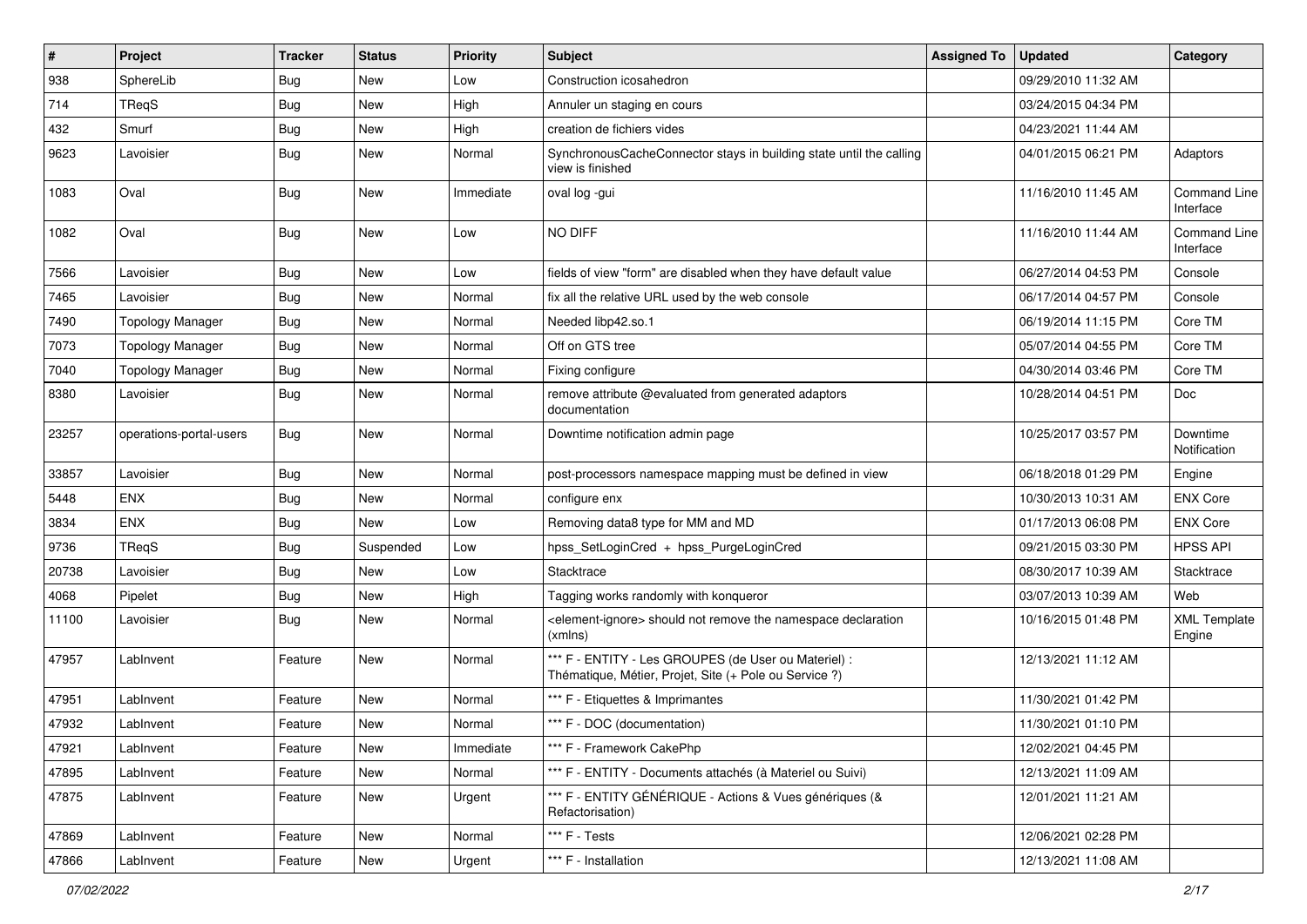| $\vert$ # | Project      | <b>Tracker</b> | <b>Status</b> | <b>Priority</b> | <b>Subject</b>                                                                                                                        | <b>Assigned To</b> | <b>Updated</b>      | <b>Category</b> |
|-----------|--------------|----------------|---------------|-----------------|---------------------------------------------------------------------------------------------------------------------------------------|--------------------|---------------------|-----------------|
| 47865     | LabInvent    | Feature        | New           | Normal          | *** F - Configuration générale                                                                                                        |                    | 12/13/2021 11:06 AM |                 |
| 47864     | LabInvent    | Feature        | <b>New</b>    | Normal          | *** F - ENTITY - Autres                                                                                                               |                    | 11/30/2021 12:57 PM |                 |
| 47863     | LabInvent    | Feature        | New           | High            | *** F - ENTITY - Users                                                                                                                |                    | 11/30/2021 03:43 PM |                 |
| 47862     | LabInvent    | Feature        | New           | Normal          | *** F - ENTITY - Prets (de Materiel)                                                                                                  |                    | 12/13/2021 11:10 AM |                 |
| 47861     | LabInvent    | Feature        | New           | Urgent          | *** F - ENTITY - Suivis (de Materiel ou User)                                                                                         |                    | 12/13/2021 11:10 AM |                 |
| 47860     | LabInvent    | Feature        | New           | Immediate       | *** F - ENTITY - Materiels                                                                                                            |                    | 01/19/2022 03:51 PM |                 |
| 45485     | PyROS        | Feature        | New           | High            | **** D0 - GENERAL, ADMINISTRATIVE & TECHNICAL                                                                                         |                    | 03/16/2022 04:53 PM |                 |
| 45484     | <b>PyROS</b> | Feature        | New           | Normal          | **** D5 - Images management (L1-L2)                                                                                                   |                    | 02/02/2022 02:36 PM |                 |
| 45483     | PyROS        | Feature        | New           | High            | **** D4 - Images production (L0)                                                                                                      |                    | 03/16/2022 07:28 AM |                 |
| 45482     | PyROS        | Feature        | New           | High            | **** D3 - Sequences submission & plannig                                                                                              |                    | 02/22/2022 03:01 PM |                 |
| 45481     | <b>PyROS</b> | Feature        | New           | Normal          | **** D2 - Users & Programs                                                                                                            |                    | 03/29/2022 09:17 AM |                 |
| 45480     | PyROS        | Feature        | New           | High            | **** D1 - System Security & Control                                                                                                   |                    | 06/29/2022 07:39 AM |                 |
| 44721     | PyROS        | Feature        | New           | Normal          | *** GF4 - QUAL - Quality & Tests - High level tests (integration &<br>functional), plan tests, validation des exigences (qualif)      |                    | 03/16/2022 04:55 PM |                 |
| 44661     | PyROS        | Feature        | <b>New</b>    | Normal          | *** SF13 - IAF - Images Fetching (quicklook & download)                                                                               |                    | 03/15/2022 04:49 PM |                 |
| 44659     | <b>PyROS</b> | Feature        | New           | Normal          | *** GF3 - INFRA - Hardware, Operating System, Network, Security<br>& Safety                                                           |                    | 03/16/2022 04:51 PM |                 |
| 44658     | PyROS        | Feature        | <b>New</b>    | High            | *** SF15 - SST - START&STOP - System Startup (launch),<br>monitoring, and Shutdown                                                    |                    | 06/28/2022 10:06 PM |                 |
| 44584     | PyROS        | Feature        | New           | Normal          | *** SF10 - CAL - Calibration (Dark/Bias/Flat)                                                                                         |                    | 03/15/2022 04:48 PM |                 |
| 44172     | <b>PyROS</b> | Feature        | New           | High            | *** SF14 - OCF - Observatory Unit & Site Configuration                                                                                |                    | 01/29/2022 01:24 AM |                 |
| 44165     | <b>PyROS</b> | Feature        | New           | Normal          | *** SF16 - DSH - General monitoring: Dashboard (website)                                                                              |                    | 06/29/2022 07:24 AM |                 |
| 44164     | PyROS        | Feature        | New           | Normal          | *** SF12 - IAN - Images Analysis (Triton)                                                                                             |                    | 03/15/2022 04:48 PM |                 |
| 44163     | <b>PyROS</b> | Feature        | New           | Normal          | *** SF09 - CMC - Command Control - Telescope & Instruments<br>Control & Monitoring (DeviceController, AgentDevice)                    |                    | 03/16/2022 07:28 AM |                 |
| 44162     | PyROS        | Feature        | <b>New</b>    | High            | *** SF08 - EXE (SOX) - Observation Sequence (SO) eXecution                                                                            |                    | 03/15/2022 04:46 PM |                 |
| 44161     | PyROS        | Feature        | New           | High            | *** SF04 - SPV - System Coordination & Supervision : Majordome<br>(Conducting) (head)                                                 |                    | 06/29/2022 07:39 AM |                 |
| 44160     | PyROS        | Feature        | <b>New</b>    | Normal          | *** SF07 - PLN - Observation Sequences Planning & Scheduling                                                                          |                    | 03/15/2022 04:46 PM |                 |
| 44159     | PyROS        | Feature        | New           | Normal          | *** SF03 - ENV - Environment Monitoring (int/ext, observatory &<br>weather)                                                           |                    | 05/05/2022 09:54 AM |                 |
| 44158     | PyROS        | Feature        | New           | Normal          | *** SF06 - ALR - Alerts Management                                                                                                    |                    | 03/15/2022 04:46 PM |                 |
| 44154     | PyROS        | Feature        | In progress   | Normal          | *** SF02 - SCP - Scientific Programs Management                                                                                       |                    | 03/29/2022 09:17 AM |                 |
| 44151     | PyROS        | Feature        | New           | High            | *** GF1 - PROJ - Project management, documentation, formation<br>des utilisateurs, interfaces, plan de justification de la définition |                    | 01/31/2022 11:32 AM |                 |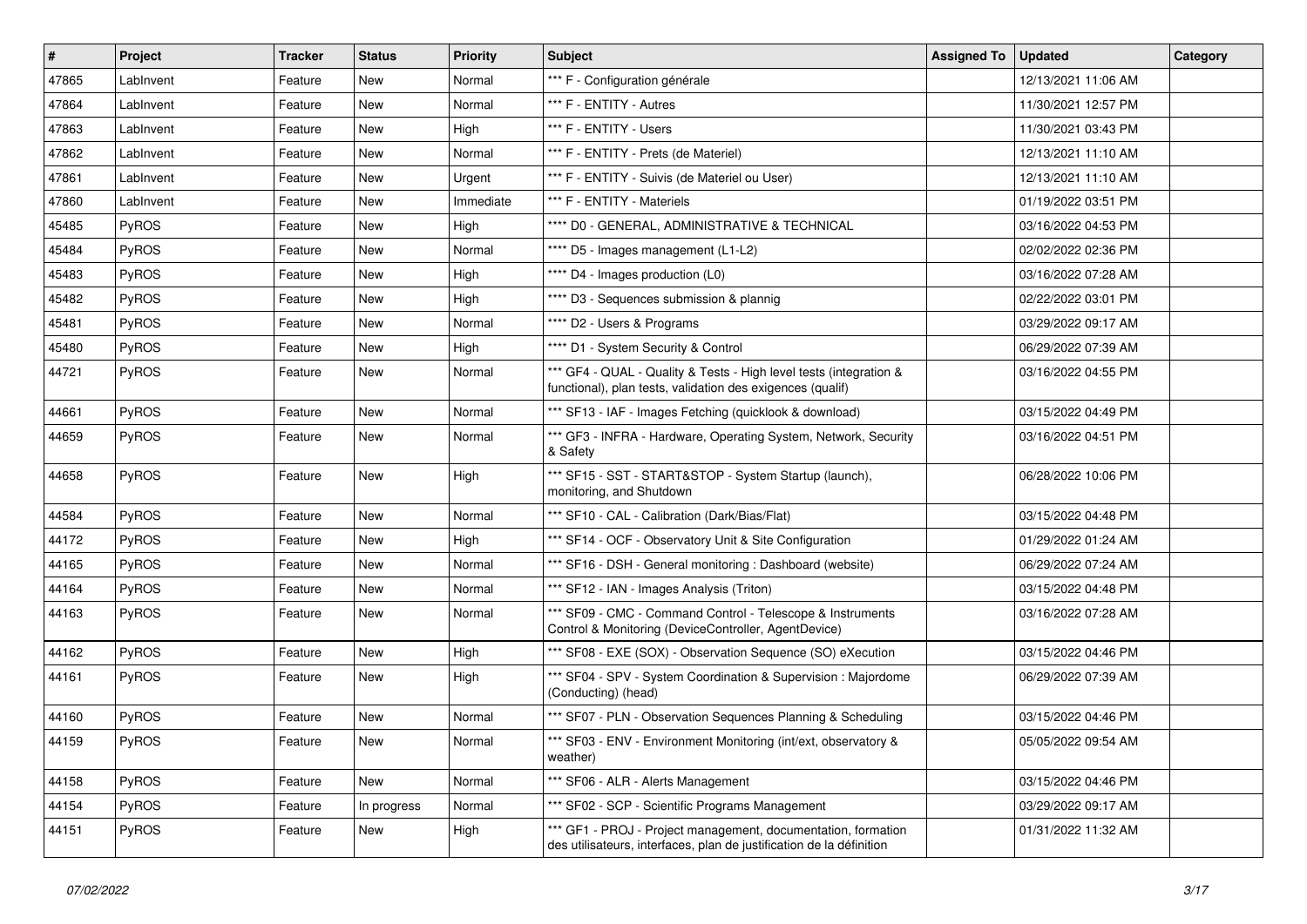| #     | Project                              | <b>Tracker</b> | <b>Status</b> | <b>Priority</b> | Subject                                                                 | <b>Assigned To</b> | <b>Updated</b>      | Category |
|-------|--------------------------------------|----------------|---------------|-----------------|-------------------------------------------------------------------------|--------------------|---------------------|----------|
| 44150 | PyROS                                | Feature        | In progress   | Normal          | *** SF01 - USR - Users, Roles, and Authorizations Management            |                    | 03/29/2022 09:14 AM |          |
| 44148 | PyROS                                | Feature        | <b>New</b>    | High            | *** GF2 - INST - Config, Install, udpate, deploy (IRAP, CNES,<br>TAROT) |                    | 03/16/2022 07:27 AM |          |
| 37910 | Lavoisier                            | Feature        | <b>New</b>    | High            | do not log AdaptorException when they are already sent to the user      |                    | 07/25/2019 09:41 AM |          |
| 37461 | Lavoisier                            | Feature        | <b>New</b>    | Normal          | add support for jdk 11                                                  |                    | 04/25/2019 01:53 PM |          |
| 37409 | TReqS                                | Feature        | <b>New</b>    | Normal          | Statistiques sur les queues dans les logs                               |                    | 04/11/2019 01:40 PM |          |
| 34801 | Lavoisier                            | Feature        | New           | Normal          | add support for attribute @if in element view/variable                  |                    | 07/31/2018 12:57 PM |          |
| 12976 | <b>PEM</b>                           | Feature        | New           | Low             | pem-sync co_pem                                                         |                    | 03/24/2016 05:00 PM |          |
| 12975 | <b>PEM</b>                           | Feature        | New           | Normal          | pem-sync co_pem                                                         |                    | 03/24/2016 04:54 PM |          |
| 12974 | <b>PEM</b>                           | Feature        | <b>New</b>    | Normal          | pem-sync cp_pem                                                         |                    | 03/24/2016 04:52 PM |          |
| 12961 | <b>PEM</b>                           | Feature        | New           | Normal          | PEM version                                                             |                    | 03/24/2016 09:03 AM |          |
| 11484 | Lavoisier                            | Feature        | New           | Low             | improve command "lavoisier-upgrade.sh"                                  |                    | 04/10/2018 11:06 AM |          |
| 10871 | <b>CLASS</b>                         | Feature        | <b>New</b>    | Normal          | Nominal Power                                                           |                    | 09/10/2015 05:27 PM |          |
| 10273 | <b>PEM</b>                           | Feature        | New           | Normal          | Easier configuration process                                            |                    | 07/01/2015 11:11 AM |          |
| 9799  | Lavoisier                            | Feature        | <b>New</b>    | Normal          | esxl function missing : add-duration                                    |                    | 04/30/2015 11:00 AM |          |
| 9790  | <b>CLASS</b>                         | Feature        | New           | High            | neutron & γ Spectrum calculation                                        |                    | 04/29/2015 12:15 PM |          |
| 9789  | <b>CLASS</b>                         | Feature        | New           | Normal          | Multi Stream in EQM                                                     |                    | 04/29/2015 12:12 PM |          |
| 9788  | <b>CLASS</b>                         | Feature        | <b>New</b>    | Normal          | Multi Stream in FabricationPlant                                        |                    | 04/29/2015 12:10 PM |          |
| 9787  | <b>CLASS</b>                         | Feature        | New           | Normal          | Multi Stream in FabricationPlant/EQM                                    |                    | 04/29/2015 12:10 PM |          |
| 9704  | Lavoisier                            | Feature        | <b>New</b>    | Normal          | add option --override to lavoisier-upgrade.sh                           |                    | 04/15/2015 10:07 AM |          |
| 9534  | Pipelet                              | Feature        | New           | Normal          | logging of stdout and stderr                                            |                    | 03/25/2015 02:31 PM |          |
| 8668  | <b>DCOD</b>                          | Feature        | <b>New</b>    | Normal          | filterdiff is missing                                                   |                    | 12/05/2014 06:17 PM |          |
| 8667  | <b>DCOD</b>                          | Feature        | <b>New</b>    | Normal          | uuid missing                                                            |                    | 12/05/2014 06:14 PM |          |
| 8262  | Pipelet                              | Feature        | New           | Normal          | LocalRepository: recursive search of segment source script              |                    | 10/19/2014 05:13 PM |          |
| 8132  | Lavoisier                            | Feature        | New           | Normal          | support attribute @first-child-attributes in <element></element>        |                    | 09/30/2014 04:28 PM |          |
| 7811  | Lavoisier                            | Feature        | New           | Normal          | support server-side argument validation with XPath                      |                    | 07/30/2014 05:05 PM |          |
| 7460  | Lavoisier                            | Feature        | New           | High            | support HTTP proxy                                                      |                    | 02/17/2015 01:04 PM |          |
| 7037  | <b>Topology Manager</b>              | Feature        | New           | Normal          | Configuration file for TM                                               |                    | 04/30/2014 03:11 PM |          |
| 6748  | <b>CLASS</b>                         | Feature        | New           | Normal          | Charger un parc présimulé à partir du .root                             |                    | 04/03/2014 11:36 AM |          |
| 5757  | <b>Topology Manager</b>              | Feature        | New           | Low             | Topology manager- error detection in mezzanine                          |                    | 01/07/2014 01:29 PM |          |
| 5751  | Electronic Control and<br>Monitoring | Feature        | New           | Low             | buildcfg with some error message                                        |                    | 01/06/2014 05:43 PM |          |
| 5729  | <b>Topology Manager</b>              | Feature        | New           | Low             | Title in firefox                                                        |                    | 01/03/2014 06:58 PM |          |
| 5726  | <b>Topology Manager</b>              | Feature        | New           | Normal          | Display                                                                 |                    | 01/06/2014 09:21 AM |          |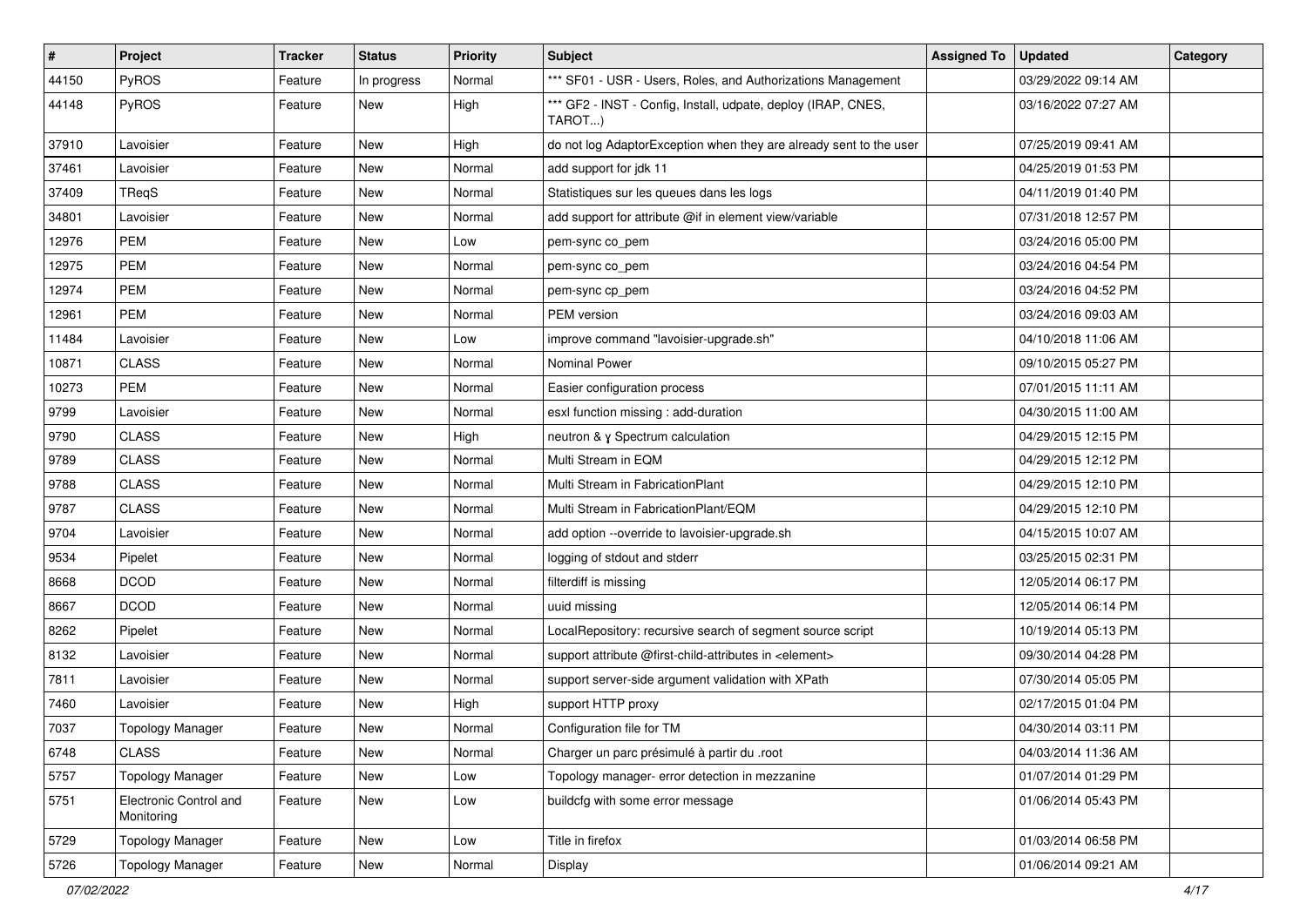| #     | Project          | <b>Tracker</b> | <b>Status</b> | <b>Priority</b> | <b>Subject</b>                                                                  | <b>Assigned To</b> | <b>Updated</b>      | Category |
|-------|------------------|----------------|---------------|-----------------|---------------------------------------------------------------------------------|--------------------|---------------------|----------|
| 5503  | <b>DCOD</b>      | Feature        | New           | Low             | test ada 2012 in ./configure                                                    |                    | 11/13/2013 04:54 PM |          |
| 5377  | <b>CLASS</b>     | Feature        | <b>New</b>    | Low             | enrichment factory                                                              |                    | 10/21/2013 03:15 PM |          |
| 5376  | <b>CLASS</b>     | Feature        | New           | Low             | Reactor batch creation                                                          |                    | 10/21/2013 03:14 PM |          |
| 5350  | <b>CLASS</b>     | Feature        | <b>New</b>    | Low             | Set some quality criteria on Pu when building a MOX fuel                        |                    | 10/22/2013 11:50 AM |          |
| 5329  | <b>CLASS</b>     | Feature        | New           | Low             | Power density                                                                   |                    | 10/14/2013 05:58 PM |          |
| 3992  | Pipelet          | Feature        | <b>New</b>    | Low             | directory in data with specific color                                           |                    | 02/20/2013 05:19 PM |          |
| 3039  | APCScheduler     | Feature        | <b>New</b>    | Normal          | création de tarball sans exécutable                                             |                    | 07/31/2012 06:11 PM |          |
| 3022  | <b>AGATA DAQ</b> | Feature        | New           | Low             | [ELOG] change the "From"                                                        |                    | 07/26/2012 10:18 AM |          |
| 2112  | LC <sub>2</sub>  | Feature        | New           | Low             | Rorc lib                                                                        |                    | 04/08/2013 06:11 PM |          |
| 2076  | LC <sub>2</sub>  | Feature        | <b>New</b>    | Low             | Finer grained report for boot Crocus script                                     |                    | 10/11/2011 02:18 PM |          |
| 959   | SphereLib        | Feature        | New           | Low             | intégrer ginp                                                                   |                    | 10/06/2010 11:30 AM |          |
| 890   | SphereLib        | Feature        | <b>New</b>    | Low             | spline with order $!= 3$                                                        |                    | 09/06/2010 03:08 PM |          |
| 755   | SphereLib        | Feature        | New           | Normal          | Parallélisation de cat2mask                                                     |                    | 06/14/2010 04:34 PM |          |
| 754   | SphereLib        | Feature        | New           | Normal          | Parallélisation de la routine apodize_mask                                      |                    | 06/14/2010 04:33 PM |          |
| 631   | ftsmonitor       | Feature        | <b>New</b>    | Low             | History of a DN access                                                          |                    | 10/22/2010 10:10 AM |          |
| 597   | Oval             | Feature        | New           | Normal          | YAML comme langage de configuration ?                                           |                    | 05/11/2010 01:36 PM |          |
| 520   | TReqS            | Feature        | <b>New</b>    | Normal          | Communication entre Serveur et Client sans Base de données                      |                    | 03/24/2015 04:37 PM |          |
| 517   | TReqS            | Feature        | New           | Normal          | Outils d'administation pour Treqs                                               |                    | 03/24/2015 04:29 PM |          |
| 516   | TReqS            | Feature        | New           | Normal          | Désactiver des queues                                                           |                    | 03/24/2015 04:24 PM |          |
| 500   | TReqS            | Feature        | <b>New</b>    | Low             | Injecter les information d'opération vers COLLOS                                |                    | 03/24/2015 04:29 PM |          |
| 425   | TReqS            | Feature        | New           | Low             | Durée de vie des métadata                                                       |                    | 03/24/2015 04:30 PM |          |
| 423   | TReqS            | Feature        | New           | High            | Écrire une toolbox pour administration                                          |                    | 03/24/2015 04:40 PM |          |
| 416   | TReqS            | Feature        | In progress   | Normal          | État drainé pour TReqS                                                          |                    | 03/24/2015 04:04 PM |          |
| 388   | TReqS            | Feature        | <b>New</b>    | High            | Possibilités d'interactions avec le serveur TReqS                               |                    | 03/24/2015 04:06 PM |          |
| 202   | Smurf            | Feature        | <b>New</b>    | Low             | Smurf::DB::Getopt add fping to smelect                                          |                    | 10/21/2009 04:46 PM |          |
| 93    | RIsngCons        | Feature        | New           | Low             | Touche pour forcer le renouvellement de cache                                   |                    | 03/31/2009 10:16 AM |          |
| 87    | RIsngCons        | Feature        | New           | Low             | Limiter la taille du cache                                                      |                    | 03/30/2009 03:32 PM |          |
| 86    | RIsngCons        | Feature        | New           | Low             | Tris dynamiques                                                                 |                    | 03/30/2009 03:31 PM |          |
| 11915 | Lavoisier        | Feature        | New           | Normal          | change the parameters of plugin ChartRenderer                                   |                    | 02/05/2016 12:25 PM | Adaptors |
| 10315 | Lavoisier        | Feature        | New           | Normal          | Index size of IndexedFileCache plugin is limited by the max number<br>of inodes |                    | 07/07/2015 10:12 AM | Adaptors |
| 9778  | Lavoisier        | Feature        | New           | Normal          | support cookies in HTTPConnector                                                |                    | 04/28/2015 01:39 PM | Adaptors |
| 9607  | Lavoisier        | Feature        | New           | Normal          | Add SAML 2.0 support in Lavoisier                                               |                    | 04/01/2015 11:32 AM | Adaptors |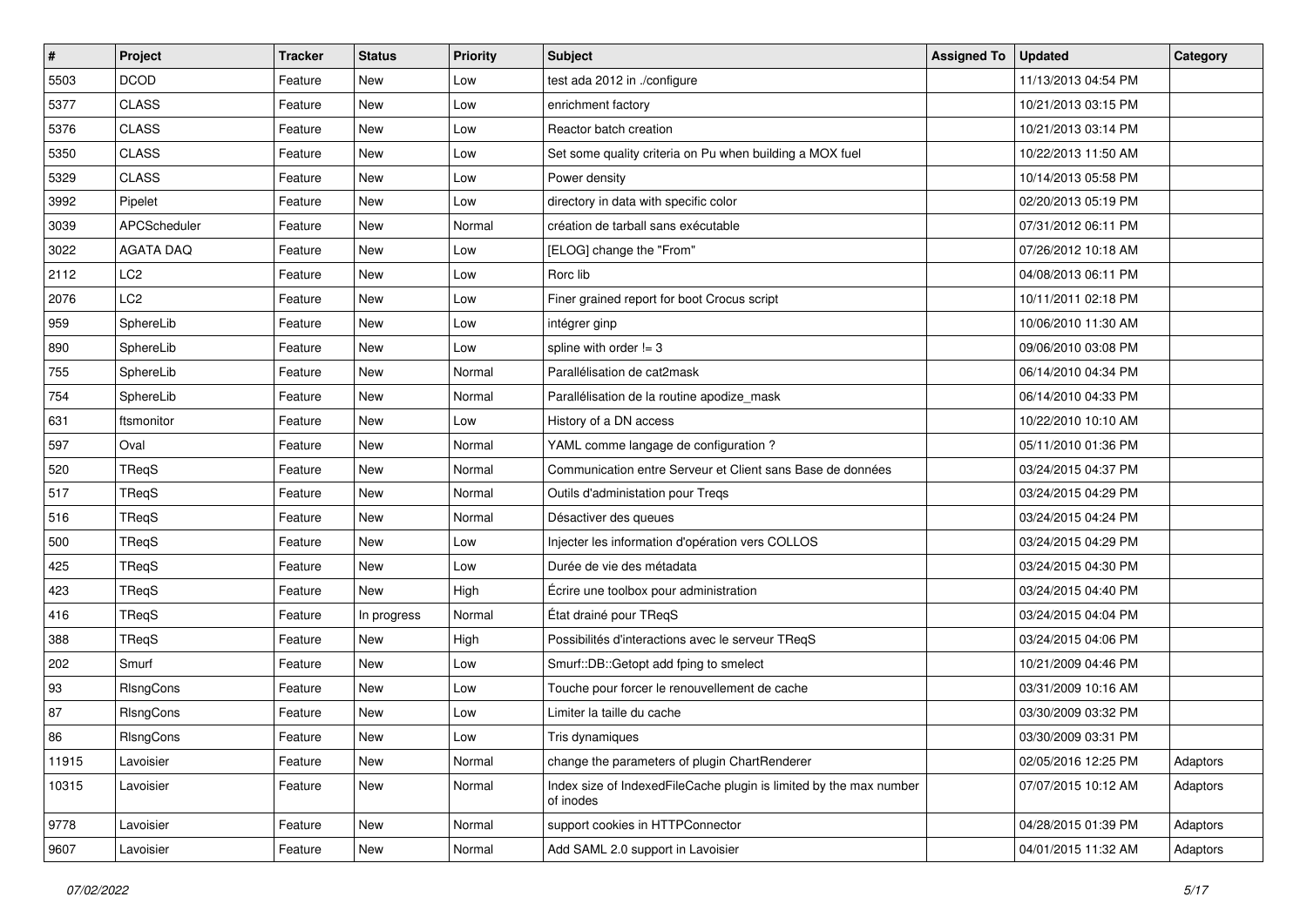| #     | Project                 | <b>Tracker</b> | <b>Status</b> | <b>Priority</b> | <b>Subject</b>                                                                                                              | <b>Assigned To</b> | <b>Updated</b>      | Category       |
|-------|-------------------------|----------------|---------------|-----------------|-----------------------------------------------------------------------------------------------------------------------------|--------------------|---------------------|----------------|
| 9560  | Lavoisier               | Feature        | New           | Normal          | SurroundSerializer should ignore header lines (starting with )</td <td></td> <td>03/30/2015 10:17 AM</td> <td>Adaptors</td> |                    | 03/30/2015 10:17 AM | Adaptors       |
| 9559  | Lavoisier               | Feature        | New           | Normal          | develop a TextRenderer plugin                                                                                               |                    | 03/30/2015 10:15 AM | Adaptors       |
| 9467  | Lavoisier               | Feature        | New           | Normal          | improve flexibility of JSONRenderer                                                                                         |                    | 03/16/2015 01:54 PM | Adaptors       |
| 8260  | Lavoisier               | Feature        | New           | Normal          | develop plugin ElementProcessor                                                                                             |                    | 10/17/2014 07:10 PM | Adaptors       |
| 8259  | Lavoisier               | Feature        | New           | Normal          | support parameter "renderer" in ZipRenderer and GZipRenderer                                                                |                    | 10/17/2014 07:08 PM | Adaptors       |
| 8240  | Lavoisier               | Feature        | New           | Normal          | LDAPConnector/LDIFSerializer should generate data in DSML<br>format                                                         |                    | 10/15/2014 06:02 PM | Adaptors       |
| 7649  | Lavoisier               | Feature        | New           | Normal          | develop a XMLTemplateProcessor plugin                                                                                       |                    | 07/04/2014 05:52 PM | Adaptors       |
| 6687  | Lavoisier               | Feature        | New           | Low             | develop a CronTrigger                                                                                                       |                    | 03/27/2014 04:36 PM | Adaptors       |
| 6360  | Lavoisier               | Feature        | New           | Low             | develop a EntriesProcessor (or a EntriesRenderer)                                                                           |                    | 03/05/2014 03:22 PM | Adaptors       |
| 5009  | Lavoisier               | Feature        | New           | Low             | ICalRenderer                                                                                                                |                    | 01/21/2014 06:02 PM | Adaptors       |
| 5008  | Lavoisier               | Feature        | New           | Low             | <b>ICalSerializer</b>                                                                                                       |                    | 01/21/2014 06:01 PM | Adaptors       |
| 4934  | Lavoisier               | Feature        | New           | Low             | implement some additional cache adaptors                                                                                    |                    | 02/07/2014 04:59 PM | Adaptors       |
| 4906  | Lavoisier               | Feature        | New           | Low             | XPath2SQLTemplate : add support for SQL functions                                                                           |                    | 03/24/2014 10:26 AM | Adaptors       |
| 4905  | Lavoisier               | Feature        | New           | Low             | XPath2SQLTemplate : add support for XPath functions                                                                         |                    | 03/24/2014 10:26 AM | Adaptors       |
| 4904  | Lavoisier               | Feature        | New           | Low             | XPath2SQLTemplate: add support for ORDER BY                                                                                 |                    | 03/24/2014 10:26 AM | Adaptors       |
| 4871  | Lavoisier               | Feature        | New           | Low             | ExcelSerializer                                                                                                             |                    | 03/24/2014 10:26 AM | Adaptors       |
| 4870  | Lavoisier               | Feature        | New           | Low             | BinarySerializer                                                                                                            |                    | 03/24/2014 10:26 AM | Adaptors       |
| 4867  | Lavoisier               | Feature        | New           | Low             | ScalaProcessor                                                                                                              |                    | 03/24/2014 10:26 AM | Adaptors       |
| 4866  | Lavoisier               | Feature        | New           | Low             | <b>XQueryConnector</b>                                                                                                      |                    | 03/24/2014 10:26 AM | Adaptors       |
| 4865  | Lavoisier               | Feature        | New           | Low             | support remote connection in JMXConnector                                                                                   |                    | 03/24/2014 10:26 AM | Adaptors       |
| 4863  | Lavoisier               | Feature        | New           | Low             | YAMLRenderer                                                                                                                |                    | 03/24/2014 10:26 AM | Adaptors       |
| 9496  | Lavoisier               | Feature        | New           | High            | upgrade to more recent version of JSW                                                                                       |                    | 03/18/2015 06:34 PM | <b>Build</b>   |
| 9622  | Lavoisier               | Feature        | New           | Normal          | add links to fallback views into view "dependencies"                                                                        |                    | 04/01/2015 06:19 PM | Console        |
| 9086  | Lavoisier               | Feature        | New           | High            | enable refreshing all notifiable caches with one single click                                                               |                    | 02/09/2015 12:37 PM | Console        |
| 7464  | Lavoisier               | Feature        | New           | Normal          | replace XSL with HTML template in web console                                                                               |                    | 06/17/2014 04:55 PM | Console        |
| 7325  | Lavoisier               | Feature        | New           | Normal          | support filtering dependencies graph by categories                                                                          |                    | 06/04/2014 05:14 PM | Console        |
| 35044 | operations-portal-users | Feature        | New           | Normal          | New ROD dashboard                                                                                                           |                    | 09/20/2018 10:42 AM | Dashboard      |
| 8645  | ROD-DASHBOARD           | Feature        | In progress   | Normal          | ROD dashboard: only verify when closing ticket                                                                              |                    | 04/21/2021 12:52 PM | Dashboard      |
| 30741 | Lavoisier               | Feature        | New           | Low             | add research button on web site                                                                                             |                    | 04/04/2018 10:53 AM | Doc            |
| 30735 | Lavoisier               | Feature        | New           | Low             | write documentation about the admin web console                                                                             |                    | 04/04/2018 10:52 AM | Doc            |
| 5527  | ENX                     | Feature        | New           | Low             | Named register list                                                                                                         |                    | 11/18/2013 05:30 PM | <b>Drivers</b> |
| 33350 | Lavoisier               | Feature        | New           | Low             | add a XPath function multireplace()                                                                                         |                    | 05/31/2018 03:49 PM | Engine         |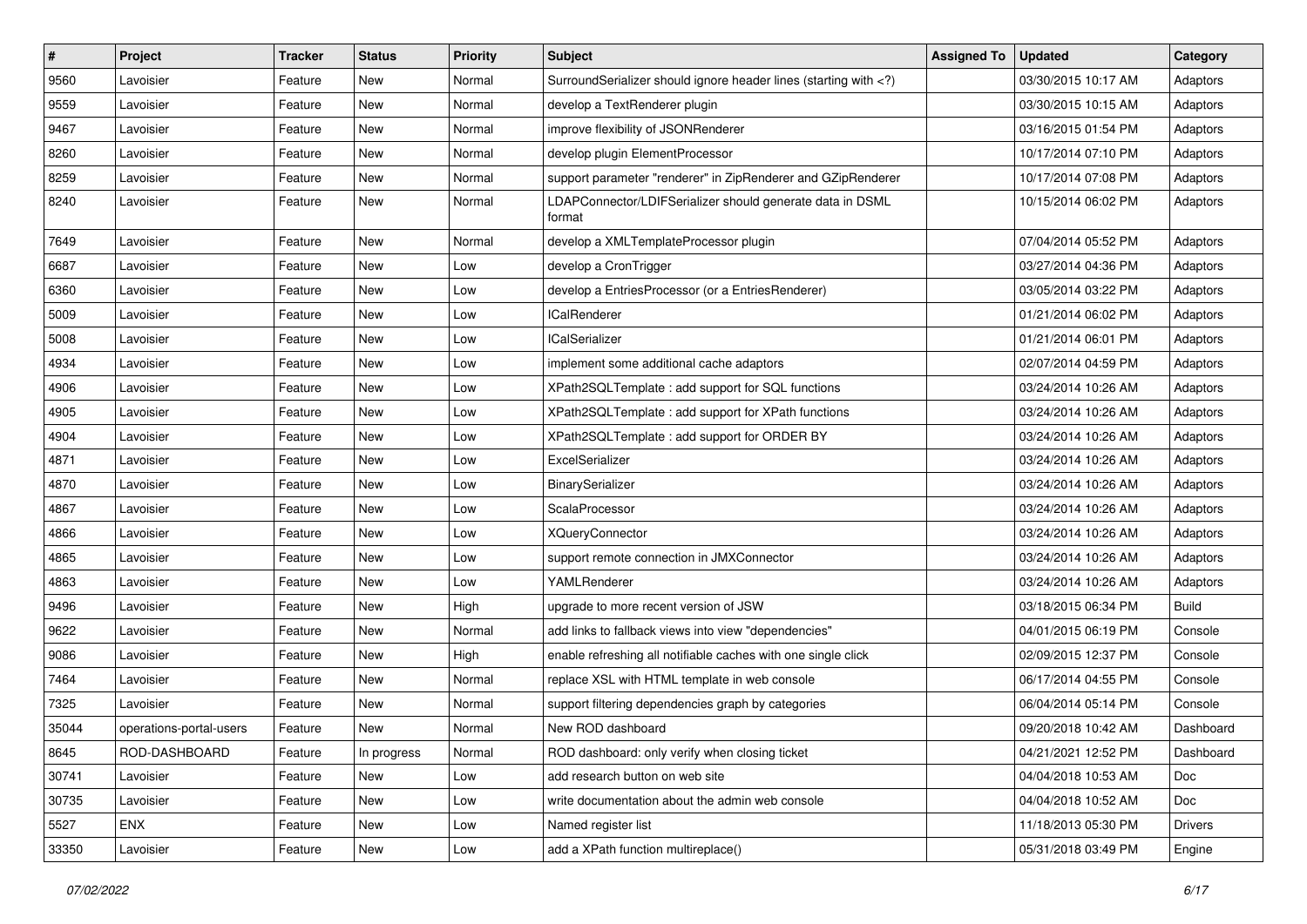| $\vert$ # | Project                 | <b>Tracker</b> | <b>Status</b> | <b>Priority</b> | <b>Subject</b>                                                                                    | <b>Assigned To</b> | <b>Updated</b>      | Category                          |
|-----------|-------------------------|----------------|---------------|-----------------|---------------------------------------------------------------------------------------------------|--------------------|---------------------|-----------------------------------|
| 27576     | Lavoisier               | Feature        | New           | Normal          | add a parameter "priority" on WhenCreatedTrigger                                                  |                    | 02/02/2018 03:18 PM | Engine                            |
| 27570     | Lavoisier               | Feature        | New           | Normal          | NotifiedTrigger should bypass attribute @ignore-during                                            |                    | 02/02/2018 03:05 PM | Engine                            |
| 9624      | Lavoisier               | Feature        | New           | Normal          | when cache is empty and being built, user queries should be<br>waiting for it rather than failing |                    | 04/01/2015 06:30 PM | Engine                            |
| 9606      | Lavoisier               | Feature        | New           | High            | add attribute @encoding to element <connector></connector>                                        |                    | 03/31/2015 06:29 PM | Engine                            |
| 9564      | Lavoisier               | Feature        | New           | Normal          | reorganize <pre-renderer> section</pre-renderer>                                                  |                    | 03/30/2015 10:37 AM | Engine                            |
| 9562      | Lavoisier               | Feature        | New           | Normal          | re-implement <pre-renderers> in streaming mode</pre-renderers>                                    |                    | 03/30/2015 10:32 AM | Engine                            |
| 8405      | Lavoisier               | Feature        | New           | Normal          | implement XPath function choose not null(arg1, arg2)                                              |                    | 10/30/2014 02:21 PM | Engine                            |
| 8404      | Lavoisier               | Feature        | New           | Normal          | support parameters in <pre-renderers></pre-renderers>                                             |                    | 10/30/2014 11:03 AM | Engine                            |
| 8258      | Lavoisier               | Feature        | New           | Normal          | add attribute @default to <renderers></renderers>                                                 |                    | 10/17/2014 07:07 PM | Engine                            |
| 8241      | Lavoisier               | Feature        | New           | Normal          | improve dropdown list of view "form"                                                              |                    | 10/15/2014 06:05 PM | Engine                            |
| 7619      | Lavoisier               | Feature        | New           | Normal          | replace @INCLUDES with #include in properties files                                               |                    | 07/04/2014 11:17 AM | Engine                            |
| 7461      | Lavoisier               | Feature        | New           | High            | add XPath function url()                                                                          |                    | 02/17/2015 01:04 PM | Engine                            |
| 6353      | Lavoisier               | Feature        | New           | Low             | support new parameter type "Language"                                                             |                    | 03/24/2014 10:40 AM | Engine                            |
| 6325      | Lavoisier               | Feature        | New           | Low             | enable limiting the maximum output size                                                           |                    | 03/24/2014 10:40 AM | Engine                            |
| 6303      | Lavoisier               | Feature        | New           | Low             | support attributes @package and @id on <config></config>                                          |                    | 03/24/2014 10:31 AM | Engine                            |
| 6260      | Lavoisier               | Feature        | New           | Low             | support introspection of view-template                                                            |                    | 03/24/2014 10:40 AM | Engine                            |
| 5558      | Lavoisier               | Feature        | New           | Low             | add XPath function build_xpath()                                                                  |                    | 11/29/2013 09:58 AM | Engine                            |
| 5090      | Lavoisier               | Feature        | New           | Low             | add new adaptor type : < writer >                                                                 |                    | 03/24/2014 10:26 AM | Engine                            |
| 8693      | <b>ENX</b>              | Feature        | <b>New</b>    | Normal          | sauver log_level                                                                                  |                    | 12/09/2014 03:54 PM | <b>ENX Core</b>                   |
| 4652      | <b>ENX</b>              | Feature        | New           | Low             | rename appenders.ad[sb]                                                                           |                    | 06/13/2013 10:19 AM | <b>ENX Core</b>                   |
| 2644      | <b>ENX</b>              | Feature        | New           | Low             | Que faire en cas de multiple connexion sans quit                                                  |                    | 01/22/2013 05:04 PM | <b>ENX Core</b>                   |
| 659       | <b>ENX</b>              | Feature        | New           | Normal          | Gestion des arbres DOM                                                                            |                    | 01/16/2013 11:33 AM | <b>ENX Core</b>                   |
| 656       | <b>ENX</b>              | Feature        | New           | Low             | named register                                                                                    |                    | 01/30/2013 03:59 PM | <b>ENX Core</b>                   |
| 42        | <b>ENX</b>              | Feature        | New           | Urgent          | Module ID Handler                                                                                 |                    | 06/05/2013 02:27 PM | <b>ENX Core</b>                   |
| 7486      | <b>Topology Manager</b> | Feature        | New           | Normal          | Modification of information                                                                       |                    | 06/19/2014 02:41 PM | GUI                               |
| 7483      | <b>Topology Manager</b> | Feature        | New           | Normal          | Protect modification                                                                              |                    | 06/19/2014 02:27 PM | GUI                               |
| 7463      | Lavoisier               | Feature        | New           | Normal          | add attribute tpl:url.                                                                            |                    | 06/17/2014 04:54 PM | <b>HTML</b><br>Template<br>Engine |
| 35045     | operations-portal-users | Feature        | New           | Normal          | Tasks for the release                                                                             |                    | 09/20/2018 10:48 AM | Others                            |
| 32928     | Lavoisier               | Feature        | New           | Normal          | support enumeration in route.properties                                                           |                    | 05/18/2018 02:23 PM | Service                           |
| 26907     | Lavoisier               | Feature        | New           | Normal          | implement XPath function format-number()                                                          |                    | 01/10/2018 03:18 PM | <b>XML Template</b><br>Engine     |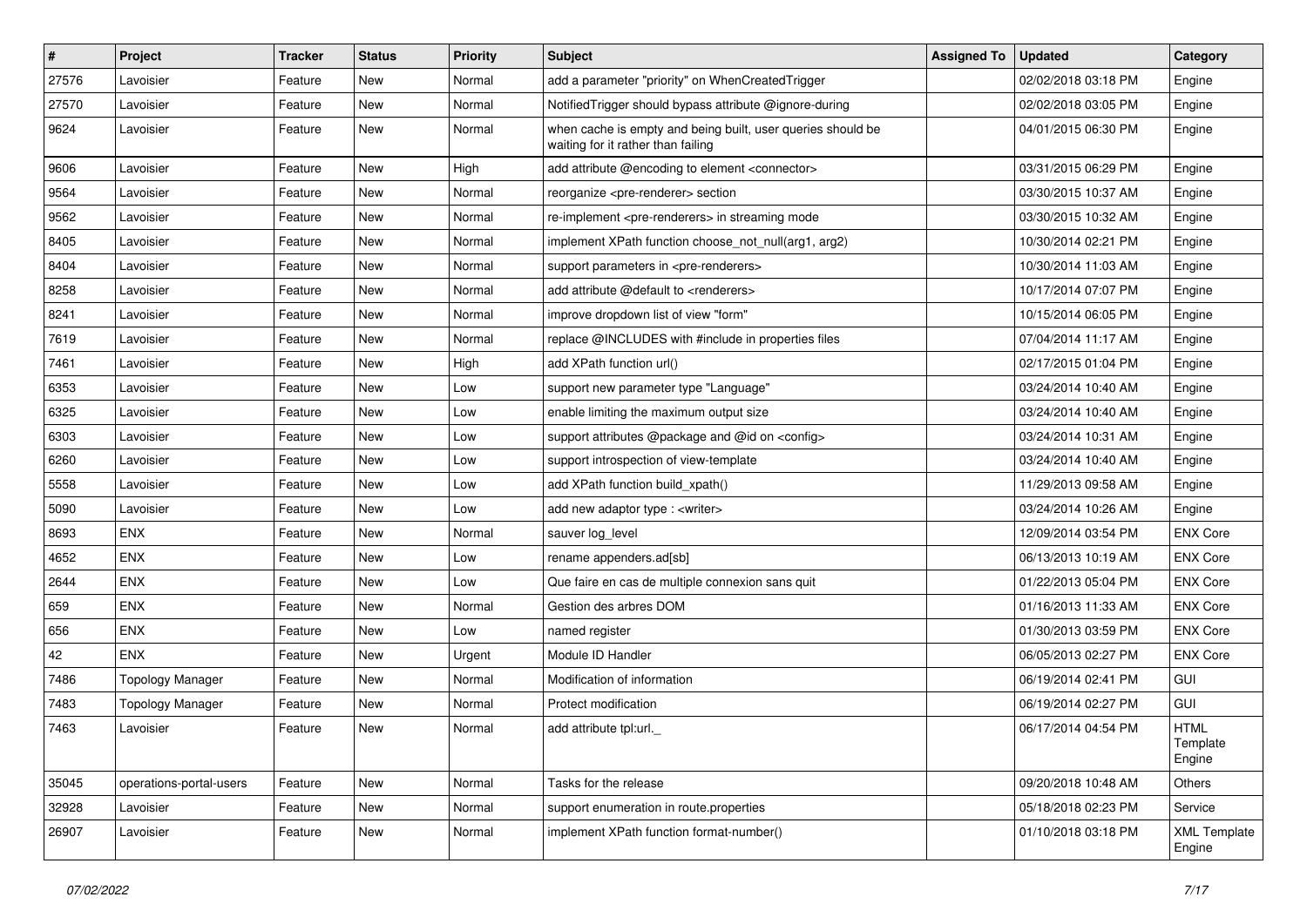| #     | Project                 | <b>Tracker</b> | <b>Status</b> | <b>Priority</b> | <b>Subject</b>                                                                                         | <b>Assigned To</b> | <b>Updated</b>      | Category                      |
|-------|-------------------------|----------------|---------------|-----------------|--------------------------------------------------------------------------------------------------------|--------------------|---------------------|-------------------------------|
| 9563  | Lavoisier               | Feature        | New           | Normal          | support <elements-ignore> into <element-create-as-parent></element-create-as-parent></elements-ignore> |                    | 03/30/2015 10:30 AM | <b>XML Template</b><br>Engine |
| 8817  | Lavoisier               | Feature        | <b>New</b>    | Normal          | develop a XML template optimizer                                                                       |                    | 12/19/2014 05:10 PM | <b>XML Template</b><br>Engine |
| 8261  | Lavoisier               | Feature        | <b>New</b>    | Normal          | support attribute @out-xpath on <element></element>                                                    |                    | 10/17/2014 07:15 PM | <b>XML Template</b><br>Engine |
| 8172  | Lavoisier               | Feature        | <b>New</b>    | Normal          | support XPath function append()                                                                        |                    | 10/06/2014 10:43 AM | <b>XML Template</b><br>Engine |
| 36236 | IN2P3-Forge             | Support        | <b>New</b>    | High            | Synchronisation demandée pour un serveur Mercurial                                                     |                    | 04/13/2021 09:07 AM |                               |
| 35994 | IN2P3-Forge             | Support        | New           | Normal          | Synchronisation demandée pour un serveur Mercurial                                                     |                    | 01/11/2019 03:10 PM |                               |
| 16628 | CC-IN2P3                | Support        | New           | Normal          | Sèche cheveux dans le vestiaire                                                                        |                    | 01/12/2017 02:37 PM |                               |
| 10065 | <b>CLASS</b>            | Support        | New           | Normal          | Multi-Threading in CLASS                                                                               |                    | 06/05/2015 11:30 AM |                               |
| 9491  | JEM-EUSO                | Support        | New           | Normal          | I need to access also to AWG Euso balloon documents                                                    |                    | 03/18/2015 03:36 PM |                               |
| 7041  | <b>Topology Manager</b> | Support        | New           | Normal          | Sub repositories                                                                                       |                    | 04/30/2014 03:52 PM |                               |
| 5739  | <b>AGATA DAQ</b>        | Support        | New           | Low             | visu1 out                                                                                              |                    | 01/04/2014 01:46 PM |                               |
| 51514 | PyROS                   | Task           | New           | Normal          | LOG                                                                                                    |                    | 06/29/2022 07:37 AM |                               |
| 49890 | PyROS                   | Task           | New           | Normal          | Global Start & Stop (safe)                                                                             |                    | 03/16/2022 04:52 PM |                               |
| 49889 | PyROS                   | Task           | <b>New</b>    | Normal          | Backup                                                                                                 |                    | 03/16/2022 04:49 PM |                               |
| 49888 | PyROS                   | Task           | New           | Normal          | Firewall                                                                                               |                    | 03/16/2022 04:48 PM |                               |
| 49887 | PyROS                   | Task           | <b>New</b>    | Normal          | Hardware                                                                                               |                    | 03/16/2022 04:47 PM |                               |
| 49886 | PyROS                   | Task           | New           | Normal          | System watch (Nagios, )                                                                                |                    | 03/16/2022 04:47 PM |                               |
| 49885 | PyROS                   | Task           | New           | Normal          | <b>Network</b>                                                                                         |                    | 03/16/2022 04:46 PM |                               |
| 49878 | PyROS                   | Task           | New           | Normal          | SF02-SCP integration - Lancement auto de l'agent de gestion du<br>SP lifecycle                         |                    | 06/28/2022 10:04 PM |                               |
| 49876 | PyROS                   | Task           | <b>New</b>    | Normal          | Guitastro integration                                                                                  |                    | 03/16/2022 07:28 AM |                               |
| 49875 | PyROS                   | Task           | New           | Normal          | (classic) Installation Guitastro & dependencies                                                        |                    | 03/16/2022 07:27 AM |                               |
| 49874 | PyROS                   | Task           | <b>New</b>    | Normal          | (docker) Installation Guitastro & dependencies                                                         |                    | 06/28/2022 10:11 PM |                               |
| 49872 | PyROS                   | Task           | <b>New</b>    | Normal          | Restauration de la config par défaut                                                                   |                    | 03/15/2022 11:10 PM |                               |
| 49871 | PyROS                   | Task           | New           | Normal          | Config par défaut (à définir)                                                                          |                    | 03/15/2022 11:11 PM |                               |
| 49870 | PyROS                   | Task           | New           | Normal          | Config générale : logo, pagination, couleurs, options générales,<br>options par feature,               |                    | 03/15/2022 11:11 PM |                               |
| 49543 | PyROS                   | Task           | New           | Normal          | Users View (list & 1)                                                                                  |                    | 02/23/2022 06:06 PM |                               |
| 49262 | PyROS                   | Task           | In progress   | Normal          | Sequence Validation                                                                                    |                    | 02/03/2022 02:50 PM |                               |
| 49253 | PyROS                   | Task           | New           | Normal          | READ 1 & list                                                                                          |                    | 02/21/2022 03:21 PM |                               |
| 49252 | PyROS                   | Task           | New           | Normal          | <b>WEB FORM</b>                                                                                        |                    | 02/17/2022 01:59 PM |                               |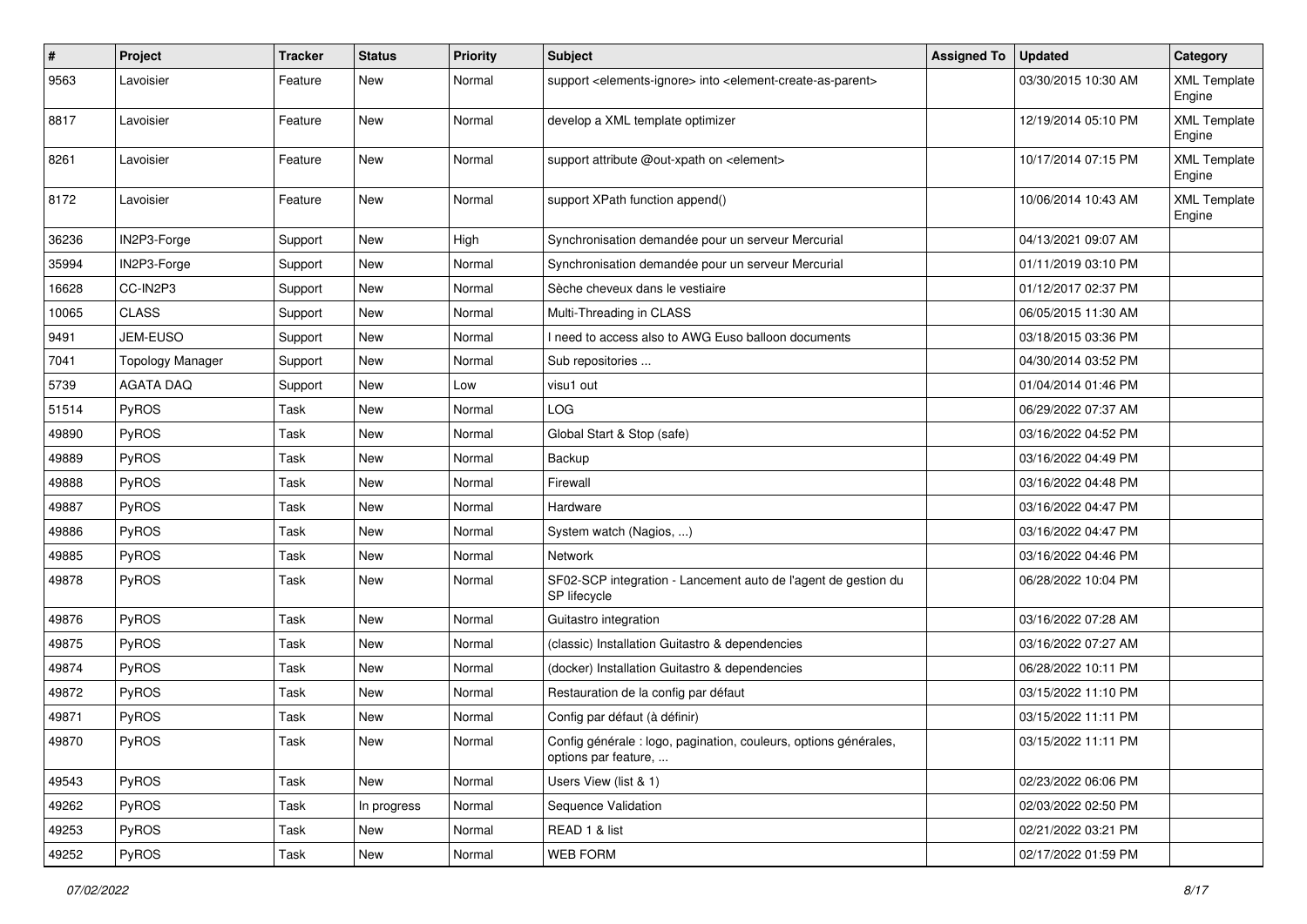| #     | Project      | <b>Tracker</b> | <b>Status</b> | <b>Priority</b> | Subject                                                                                                                               | <b>Assigned To</b> | <b>Updated</b>      | Category |
|-------|--------------|----------------|---------------|-----------------|---------------------------------------------------------------------------------------------------------------------------------------|--------------------|---------------------|----------|
| 49250 | PyROS        | Task           | <b>New</b>    | Normal          | <b>CREATE/UPDATE Sequence</b>                                                                                                         |                    | 02/23/2022 12:02 PM |          |
| 49249 | PyROS        | Task           | In progress   | Normal          | General Menu for this feature                                                                                                         |                    | 02/03/2022 09:39 AM |          |
| 49247 | <b>PyROS</b> | Task           | New           | Normal          | State diagram (doc)                                                                                                                   |                    | 02/03/2022 09:34 AM |          |
| 49246 | PyROS        | Task           | <b>New</b>    | Normal          | Sequence Lifecycle (status)                                                                                                           |                    | 02/03/2022 09:34 AM |          |
| 49210 | PyROS        | Task           | <b>New</b>    | Normal          | <b>CONFIGURATION GENERALE</b>                                                                                                         |                    | 03/15/2022 11:11 PM |          |
| 49157 | PyROS        | Task           | New           | Normal          | Super Super Agent qui surveille l'ensemble des super agents sur<br>chaque noeud (?)                                                   |                    | 01/31/2022 12:12 PM |          |
| 49156 | PyROS        | Task           | <b>New</b>    | Normal          | Super Agent qui démarre et stoppe les autres agents, et surveille<br>leur bonne santé (les relance si besoin) => sur chaque noeud (?) |                    | 01/31/2022 12:12 PM |          |
| 49155 | PyROS        | Task           | <b>New</b>    | Normal          | Architecture décentralisée en plusieurs noeuds (communication via<br>BD)                                                              |                    | 01/31/2022 12:09 PM |          |
| 49152 | PyROS        | Task           | <b>New</b>    | Normal          | RUN/EXEC - Start & Stop software (et Agents)                                                                                          |                    | 05/24/2022 02:55 PM |          |
| 49151 | PyROS        | Task           | <b>New</b>    | Normal          | Script central (pyros.py)                                                                                                             |                    | 01/31/2022 11:36 AM |          |
| 49149 | PyROS        | Task           | New           | High            | SCRIPT RUN (PYROS/pyros.py) (uniquement pour la partie<br>execution)                                                                  |                    | 05/24/2022 02:55 PM |          |
| 49136 | PyROS        | Task           | New           | Normal          | GF03-INFRA - Logging integration (general logs & agents)                                                                              |                    | 06/29/2022 07:25 AM |          |
| 49135 | PyROS        | Task           | <b>New</b>    | Normal          | SF15-SST integration (agents, start, stop, commands)                                                                                  |                    | 06/29/2022 07:23 AM |          |
| 49134 | PyROS        | Task           | <b>New</b>    | Normal          | SF14-OBC integration                                                                                                                  |                    | 01/29/2022 12:52 AM |          |
| 49133 | PyROS        | Task           | <b>New</b>    | Normal          | SF13-IAF integration                                                                                                                  |                    | 01/29/2022 12:47 AM |          |
| 49132 | PyROS        | Task           | <b>New</b>    | Normal          | SF12-IAN integration                                                                                                                  |                    | 01/29/2022 12:48 AM |          |
| 49131 | PyROS        | Task           | New           | Normal          | SF11-IPC integration                                                                                                                  |                    | 01/29/2022 12:46 AM |          |
| 49130 | PyROS        | Task           | New           | Normal          | SF10-CAL integration                                                                                                                  |                    | 01/29/2022 12:46 AM |          |
| 49129 | PyROS        | Task           | New           | Normal          | SF09-CMC integration                                                                                                                  |                    | 01/29/2022 12:46 AM |          |
| 49128 | PyROS        | Task           | New           | Normal          | SF08-EXE integration                                                                                                                  |                    | 01/29/2022 12:45 AM |          |
| 49127 | <b>PyROS</b> | Task           | New           | Normal          | SF07-PLN integration                                                                                                                  |                    | 01/29/2022 12:45 AM |          |
| 49126 | PyROS        | Task           | <b>New</b>    | Normal          | SF06-ALR integration                                                                                                                  |                    | 01/29/2022 12:45 AM |          |
| 49125 | PyROS        | Task           | New           | Normal          | SF05-SEQ integration                                                                                                                  |                    | 03/15/2022 11:03 PM |          |
| 49124 | PyROS        | Task           | <b>New</b>    | Normal          | SF04-SPV integration (AgentMajordome)                                                                                                 |                    | 06/29/2022 07:21 AM |          |
| 49123 | PyROS        | Task           | New           | Normal          | SF03-ENV integration                                                                                                                  |                    | 06/29/2022 07:20 AM |          |
| 49122 | PyROS        | Task           | New           | Normal          | SF02-SCP integration                                                                                                                  |                    | 01/29/2022 12:50 AM |          |
| 49121 | PyROS        | Task           | New           | Normal          | SF01-USR integration                                                                                                                  |                    | 01/29/2022 12:50 AM |          |
| 49120 | PyROS        | Task           | New           | Normal          | General Design (structure, design, responsive, CSS)                                                                                   |                    | 06/29/2022 07:18 AM |          |
| 48307 | PyROS        | Task           | New           | Normal          | Send, Receive, and Process Commands (Agent <= > Agent)                                                                                |                    | 06/29/2022 07:33 AM |          |
| 48290 | PyROS        | Task           | New           | Normal          | Auto mode                                                                                                                             |                    | 12/14/2021 12:35 PM |          |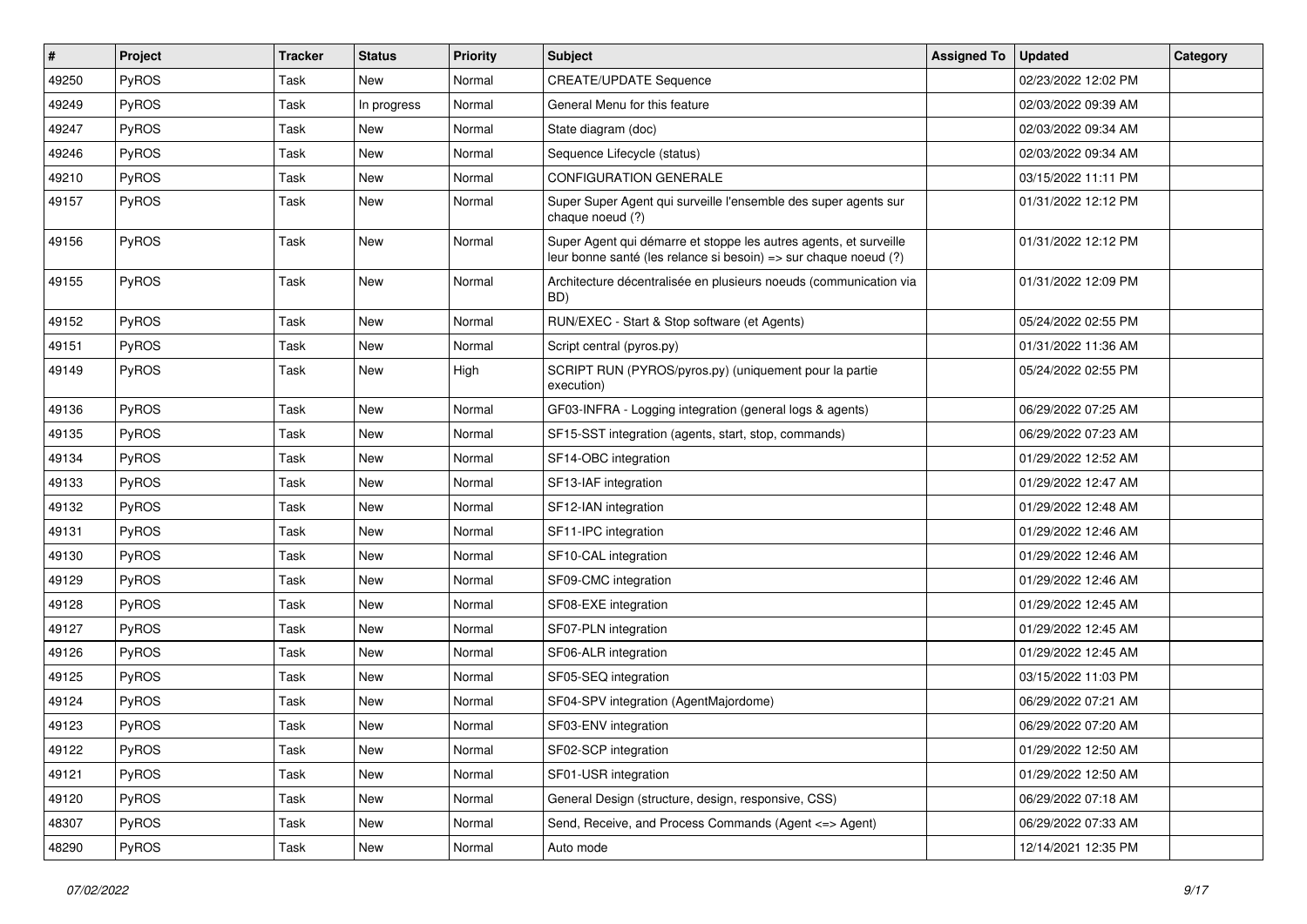| #     | Project      | Tracker | <b>Status</b> | <b>Priority</b> | Subject                                                                                    | <b>Assigned To</b> | <b>Updated</b>      | Category |
|-------|--------------|---------|---------------|-----------------|--------------------------------------------------------------------------------------------|--------------------|---------------------|----------|
| 48289 | <b>PyROS</b> | Task    | New           | Normal          | Entity (AgentDevice class)                                                                 |                    | 12/14/2021 12:32 PM |          |
| 48288 | PyROS        | Task    | New           | Normal          | Entity (DeviceController class)                                                            |                    | 12/14/2021 12:31 PM |          |
| 48285 | PyROS        | Task    | New           | Normal          | Lancement auto et gestion du DeviceController associé                                      |                    | 12/14/2021 12:22 PM |          |
| 48284 | PyROS        | Task    | <b>New</b>    | Normal          | Lancement auto et gestion des Components associés (qui sont<br>aussi des DeviceController) |                    | 12/14/2021 12:20 PM |          |
| 48279 | <b>PyROS</b> | Task    | New           | Normal          | General LOGGING (fichiers texte, écran en mode debug)                                      |                    | 03/16/2022 04:45 PM |          |
| 48278 | <b>PyROS</b> | Task    | New           | High            | AGENT général (dont dépendent tous les agents et<br>AgentDevices)                          |                    | 06/29/2022 07:37 AM |          |
| 48276 | PyROS        | Task    | New           | Normal          | Scripts d'installation docker                                                              |                    | 12/14/2021 11:44 AM |          |
| 48275 | <b>PyROS</b> | Task    | New           | Normal          | version PROD TNC Nouvelle Calédonie - instance docker de<br>production sur site final      |                    | 12/14/2021 11:42 AM |          |
| 48274 | PyROS        | Task    | New           | Normal          | version TEST TNC France - instance docker de test en France                                |                    | 12/14/2021 11:42 AM |          |
| 48273 | <b>PyROS</b> | Task    | New           | Normal          | version DEV guitalens - instance docker sur serveur guitalens                              |                    | 12/14/2021 11:46 AM |          |
| 48271 | <b>PyROS</b> | Task    | New           | High            | CLASSIC installation (with venv)                                                           |                    | 03/16/2022 07:27 AM |          |
| 48270 | PyROS        | Task    | New           | Normal          | SCRIPT INSTALL/UPDATE (PYROS/pyros.py) (uniquement pour la<br>partie install & update)     |                    | 02/23/2022 05:57 PM |          |
| 48223 | LabInvent    | Task    | New           | Normal          | instance perso (docker)                                                                    |                    | 12/13/2021 11:08 AM |          |
| 48222 | LabInvent    | Task    | <b>New</b>    | Normal          | (NEW func) Gérer Suivi d'un User                                                           |                    | 12/13/2021 10:39 AM |          |
| 48005 | LabInvent    | Task    | New           | Normal          | <b>Bugfix toutes les Deprecated Errors</b>                                                 |                    | 12/06/2021 02:37 PM |          |
| 47966 | LabInvent    | Task    | <b>New</b>    | Normal          | Ajouter test Commande (avec devis joint)                                                   |                    | 11/30/2021 04:17 PM |          |
| 47962 | LabInvent    | Task    | New           | Urgent          | (IRAP only) re-install inventirap avec php7                                                |                    | 11/30/2021 03:17 PM |          |
| 47960 | LabInvent    | Task    | <b>New</b>    | Immediate       | <b>CHAMPS</b>                                                                              |                    | 01/19/2022 03:51 PM |          |
| 47959 | LabInvent    | Task    | <b>New</b>    | Normal          | *** F - ENTITY - Fournisseurs                                                              |                    | 11/30/2021 12:57 PM |          |
| 47958 | LabInvent    | Task    | <b>New</b>    | Normal          | delete (generic)                                                                           |                    | 11/30/2021 12:47 PM |          |
| 47954 | LabInvent    | Task    | New           | Normal          | 1 - CREATED                                                                                |                    | 11/30/2021 01:27 PM |          |
| 47953 | LabInvent    | Task    | New           | Normal          | 2a - TOBEORDERED (optionnel)                                                               |                    | 11/30/2021 01:27 PM |          |
| 47952 | LabInvent    | Task    | New           | High            | Ecran d'accueil à restructurer                                                             |                    | 11/30/2021 03:43 PM |          |
| 47950 | LabInvent    | Task    | <b>New</b>    | Normal          | DB complète à mettre à jour                                                                |                    | 11/30/2021 12:26 PM |          |
| 47947 | LabInvent    | Task    | New           | High            | docker only                                                                                |                    | 12/13/2021 11:07 AM |          |
| 47946 | LabInvent    | Task    | New           | Normal          | classic only                                                                               |                    | 12/03/2021 09:50 AM |          |
| 47945 | LabInvent    | Task    | New           | Normal          | <b>ALL</b>                                                                                 |                    | 11/30/2021 12:23 PM |          |
| 47942 | LabInvent    | Task    | New           | High            | index (generic)                                                                            |                    | 11/30/2021 03:48 PM |          |
| 47937 | LabInvent    | Task    | New           | High            | Read (index & view) (generic ?)                                                            |                    | 11/30/2021 03:48 PM |          |
| 47936 | LabInvent    | Task    | New           | High            | 3-4 - TBO & ARCHIVED                                                                       |                    | 11/30/2021 03:43 PM |          |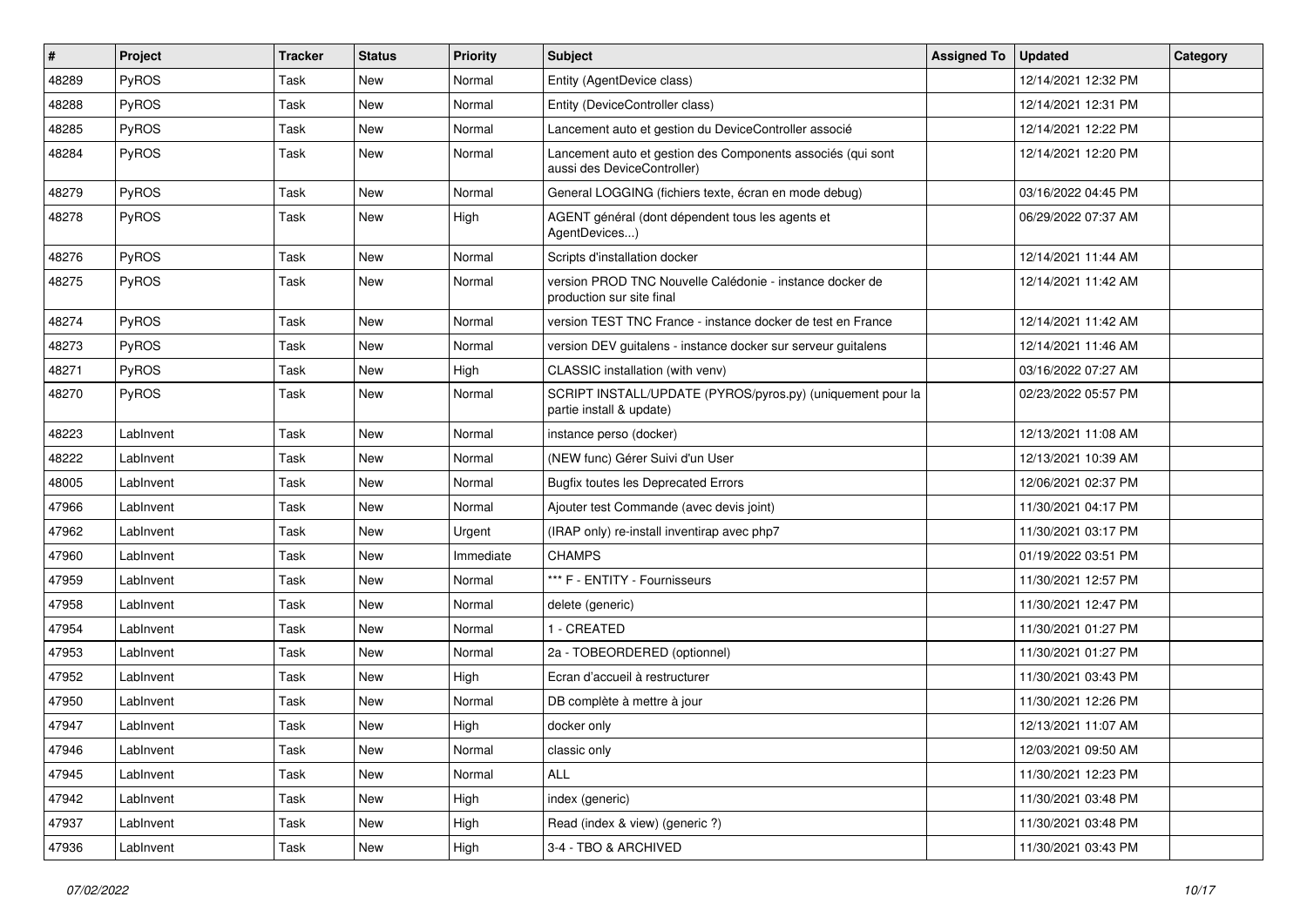| $\vert$ # | Project   | <b>Tracker</b> | <b>Status</b> | <b>Priority</b> | <b>Subject</b>                                                                            | <b>Assigned To</b> | <b>Updated</b>      | Category |
|-----------|-----------|----------------|---------------|-----------------|-------------------------------------------------------------------------------------------|--------------------|---------------------|----------|
| 47935     | LabInvent | Task           | New           | Normal          | 2b - VALIDATED                                                                            |                    | 11/30/2021 01:27 PM |          |
| 47934     | LabInvent | Task           | New           | High            | LIFECYCLE (Status) : CREATED => (TBO) => VALIDATED =><br>$TBA \equiv > ARCHIVED$          |                    | 11/30/2021 03:43 PM |          |
| 47930     | LabInvent | Task           | <b>New</b>    | Normal          | *** F - ENTITY - QrCode                                                                   |                    | 11/30/2021 01:26 PM |          |
| 47927     | Lablnvent | Task           | <b>New</b>    | High            | A gérer via fichier conf YAML                                                             |                    | 11/30/2021 03:47 PM |          |
| 47926     | LabInvent | Task           | New           | <b>High</b>     | Instance DEMO docker - à installer sur hyp2 puis sur VM pweb3                             |                    | 12/13/2021 11:07 AM |          |
| 47925     | LabInvent | Task           | New           | Normal          | (après cakephp v4) Passer à Php 8                                                         |                    | 11/30/2021 11:48 AM |          |
| 47924     | LabInvent | Task           | New           | Normal          | (après 3.9) Passer à v4                                                                   |                    | 11/30/2021 11:48 AM |          |
| 47922     | LabInvent | Task           | New           | Immediate       | Passer directement à v3.LAST (3.10.1)                                                     |                    | 12/02/2021 04:45 PM |          |
| 47914     | LabInvent | Task           | <b>New</b>    | High            | index (generic)                                                                           |                    | 11/30/2021 03:50 PM |          |
| 47913     | LabInvent | Task           | New           | Normal          | ROLES (profils)                                                                           |                    | 11/30/2021 01:39 PM |          |
| 47912     | LabInvent | Task           | New           | High            | (VUE) Elements et Helper                                                                  |                    | 11/30/2021 03:51 PM |          |
| 47911     | LabInvent | Task           | New           | Normal          | Create/Update (add_edit generic)                                                          |                    | 11/30/2021 11:04 AM |          |
| 47907     | LabInvent | Task           | New           | Normal          | *** F - Config YAML (champs materiels) : champs obligatoires,<br>recommandés, ou readonly |                    | 11/30/2021 01:25 PM |          |
| 47906     | LabInvent | Task           | New           | Urgent          | Champs virtuels                                                                           |                    | 11/30/2021 03:50 PM |          |
| 47905     | Lablnvent | Task           | New           | Urgent          | Read (index & view) (generic)                                                             |                    | 12/01/2021 11:21 AM |          |
| 47903     | Lablnvent | Task           | <b>New</b>    | Urgent          | Rappels automatiques pour les suivis récurrents (périodiques)                             |                    | 12/01/2021 11:17 AM |          |
| 47901     | LabInvent | Task           | New           | Urgent          | Read (view & index)                                                                       |                    | 12/01/2021 11:17 AM |          |
| 47899     | LabInvent | Task           | New           | Urgent          | view (generic)                                                                            |                    | 12/01/2021 11:21 AM |          |
| 47897     | LabInvent | Task           | New           | High            | *** F - Stats (Users)                                                                     |                    | 11/30/2021 03:48 PM |          |
| 47893     | LabInvent | Task           | New           | Normal          | <b>Views</b>                                                                              |                    | 11/30/2021 01:21 PM |          |
| 47890     | LabInvent | Task           | <b>New</b>    | High            | Commander (demande achat)                                                                 |                    | 01/19/2022 03:48 PM |          |
| 47889     | LabInvent | Task           | New           | Normal          | Changer statut - setStatusTo*()                                                           |                    | 11/30/2021 01:19 PM |          |
| 47886     | LabInvent | Task           | New           | Urgent          | Notifications                                                                             |                    | 11/30/2021 03:45 PM |          |
| 47885     | LabInvent | Task           | New           | Normal          | filtrage (voir formulaire index)                                                          |                    | 11/30/2021 01:30 PM |          |
| 47884     | LabInvent | Task           | New           | High            | partitionnement par Site (besoin IP2I/LMA)                                                |                    | 11/30/2021 03:43 PM |          |
| 47883     | LabInvent | Task           | <b>New</b>    | Normal          | formulaire de recherche multi-critères                                                    |                    | 11/30/2021 01:30 PM |          |
| 47882     | LabInvent | Task           | New           | High            | Delete - delete                                                                           |                    | 11/30/2021 03:42 PM |          |
| 47881     | LabInvent | Task           | New           | High            | Read - view                                                                               |                    | 11/30/2021 03:42 PM |          |
| 47880     | LabInvent | Task           | New           | Normal          | Read - index                                                                              |                    | 11/30/2021 01:16 PM |          |
| 47879     | LabInvent | Task           | New           | High            | Create/Update - add_edit                                                                  |                    | 11/30/2021 03:42 PM |          |
| 47878     | LabInvent | Task           | New           | High            | Autres                                                                                    |                    | 11/30/2021 03:44 PM |          |
| 47877     | LabInvent | Task           | New           | High            | find (search)                                                                             |                    | 11/30/2021 03:43 PM |          |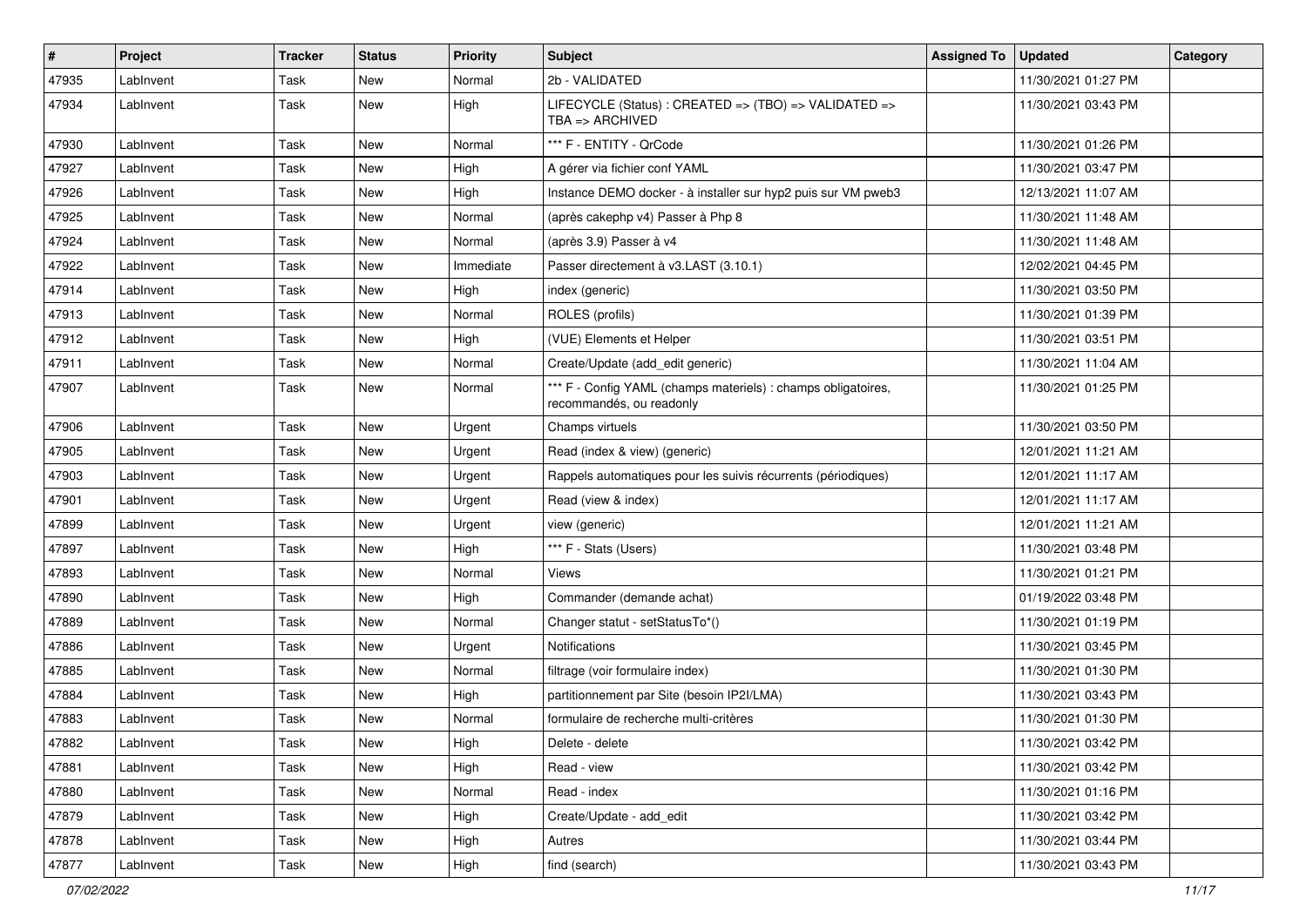| $\vert$ # | Project      | <b>Tracker</b> | <b>Status</b> | <b>Priority</b> | Subject                                                          | <b>Assigned To</b> | <b>Updated</b>      | <b>Category</b> |
|-----------|--------------|----------------|---------------|-----------------|------------------------------------------------------------------|--------------------|---------------------|-----------------|
| 47876     | LabInvent    | Task           | <b>New</b>    | High            | CRUD                                                             |                    | 11/30/2021 03:42 PM |                 |
| 47874     | LabInvent    | Task           | New           | Urgent          | <b>Stats</b>                                                     |                    | 11/30/2021 03:44 PM |                 |
| 47873     | LabInvent    | Task           | New           | Normal          | Model (Entity & Table)                                           |                    | 12/01/2021 09:37 AM |                 |
| 47872     | LabInvent    | Task           | New           | High            | Actions & Vues                                                   |                    | 11/30/2021 03:42 PM |                 |
| 47871     | LabInvent    | Task           | <b>New</b>    | Normal          | Autorisations                                                    |                    | 11/30/2021 01:29 PM |                 |
| 47870     | LabInvent    | Task           | New           | Normal          | Tests (Materiels)                                                |                    | 11/30/2021 03:38 PM |                 |
| 47868     | LabInvent    | Task           | <b>New</b>    | Normal          | *** F - Super Entité (AppController, AppTable)                   |                    | 11/30/2021 01:34 PM |                 |
| 47867     | LabInvent    | Task           | New           | High            | *** F - Autorisations (Users)                                    |                    | 11/30/2021 03:47 PM |                 |
| 47447     | PyROS        | Task           | New           | Normal          | (F05) ACTIONS (CRUD), VIEWS, and AUTHORIZATIONS                  |                    | 02/23/2022 10:45 AM |                 |
| 47446     | <b>PyROS</b> | Task           | New           | Normal          | <b>DOSSIER SSI</b>                                               |                    | 10/11/2021 11:32 AM |                 |
| 47445     | PyROS        | Task           | New           | Normal          | CAHIER DE RECETTE (NC)                                           |                    | 10/11/2021 11:31 AM |                 |
| 47444     | <b>PyROS</b> | Task           | New           | Normal          | MANUELS UTILISATION, INSTALLATION, ET MAINTENANCE                |                    | 10/11/2021 11:31 AM |                 |
| 47443     | PyROS        | Task           | New           | Normal          | RAPPORT DES TESTS & VALIDATIONS (application du plan de<br>test) |                    | 10/11/2021 11:31 AM |                 |
| 47442     | PyROS        | Task           | New           | Normal          | PLAN DE TESTS ET DE VALIDATIONS                                  |                    | 10/11/2021 11:33 AM |                 |
| 47441     | <b>PyROS</b> | Task           | New           | Normal          | DOSSIER DE DÉFINITION                                            |                    | 10/11/2021 11:32 AM |                 |
| 47440     | PyROS        | Task           | New           | Normal          | <b>LIVRABLES</b>                                                 |                    | 10/11/2021 11:29 AM |                 |
| 47439     | PyROS        | Task           | New           | Normal          | PA et PK CNES                                                    |                    | 01/31/2022 11:29 AM |                 |
| 47438     | <b>PyROS</b> | Task           | New           | Normal          | PK5 (2023-06) - Doc LIVRABLES (et Présentations)                 |                    | 10/11/2021 11:26 AM |                 |
| 47437     | PyROS        | Task           | <b>New</b>    | Normal          | PA4.1 (2023-05) - Présentations et Rapport Avancement            |                    | 10/11/2021 11:25 AM |                 |
| 47436     | <b>PyROS</b> | Task           | New           | Normal          | PK4 (2023-02) - Doc LIVRABLES (et Présentations)                 |                    | 10/11/2021 11:23 AM |                 |
| 47435     | PyROS        | Task           | <b>New</b>    | Normal          | PA3.2 (2023-02) - Présentations et Rapport Avancement            |                    | 10/11/2021 11:22 AM |                 |
| 47433     | PyROS        | Task           | <b>New</b>    | Normal          | PA3.1 (2023-01) - Présentations et Rapport Avancement            |                    | 10/11/2021 11:22 AM |                 |
| 47432     | PyROS        | Task           | New           | Normal          | PK3 (2023-01) - Doc LIVRABLES (et Présentations)                 |                    | 10/11/2021 11:20 AM |                 |
| 47431     | PyROS        | Task           | <b>New</b>    | Normal          | PA2.2 (2022-10) - Présentations et Rapport Avancement            |                    | 10/11/2021 11:19 AM |                 |
| 47430     | PyROS        | Task           | New           | Normal          | PA2.1 (2022-08) - Présentations et Rapport Avancement            |                    | 10/11/2021 11:18 AM |                 |
| 47428     | <b>PyROS</b> | Task           | <b>New</b>    | Normal          | PK2 (2022-06) - Présentations + RA + Doc LIVRABLES               |                    | 01/31/2022 11:34 AM |                 |
| 47419     | PyROS        | Task           | <b>New</b>    | Normal          | F16 FUNCTIONAL Tests                                             |                    | 10/11/2021 10:11 AM |                 |
| 47418     | <b>PyROS</b> | Task           | New           | Normal          | F15 FUNCTIONAL Tests                                             |                    | 10/11/2021 10:11 AM |                 |
| 47416     | <b>PyROS</b> | Task           | New           | Normal          | F13 FUNCTIONAL Tests                                             |                    | 10/11/2021 10:11 AM |                 |
| 47415     | <b>PyROS</b> | Task           | New           | Normal          | F12 FUNCTIONAL Tests                                             |                    | 10/11/2021 10:11 AM |                 |
| 47414     | PyROS        | Task           | New           | Normal          | F11 FUNCTIONAL Tests                                             |                    | 10/11/2021 10:10 AM |                 |
| 47413     | PyROS        | Task           | New           | Normal          | F10 FUNCTIONAL Tests                                             |                    | 10/11/2021 10:10 AM |                 |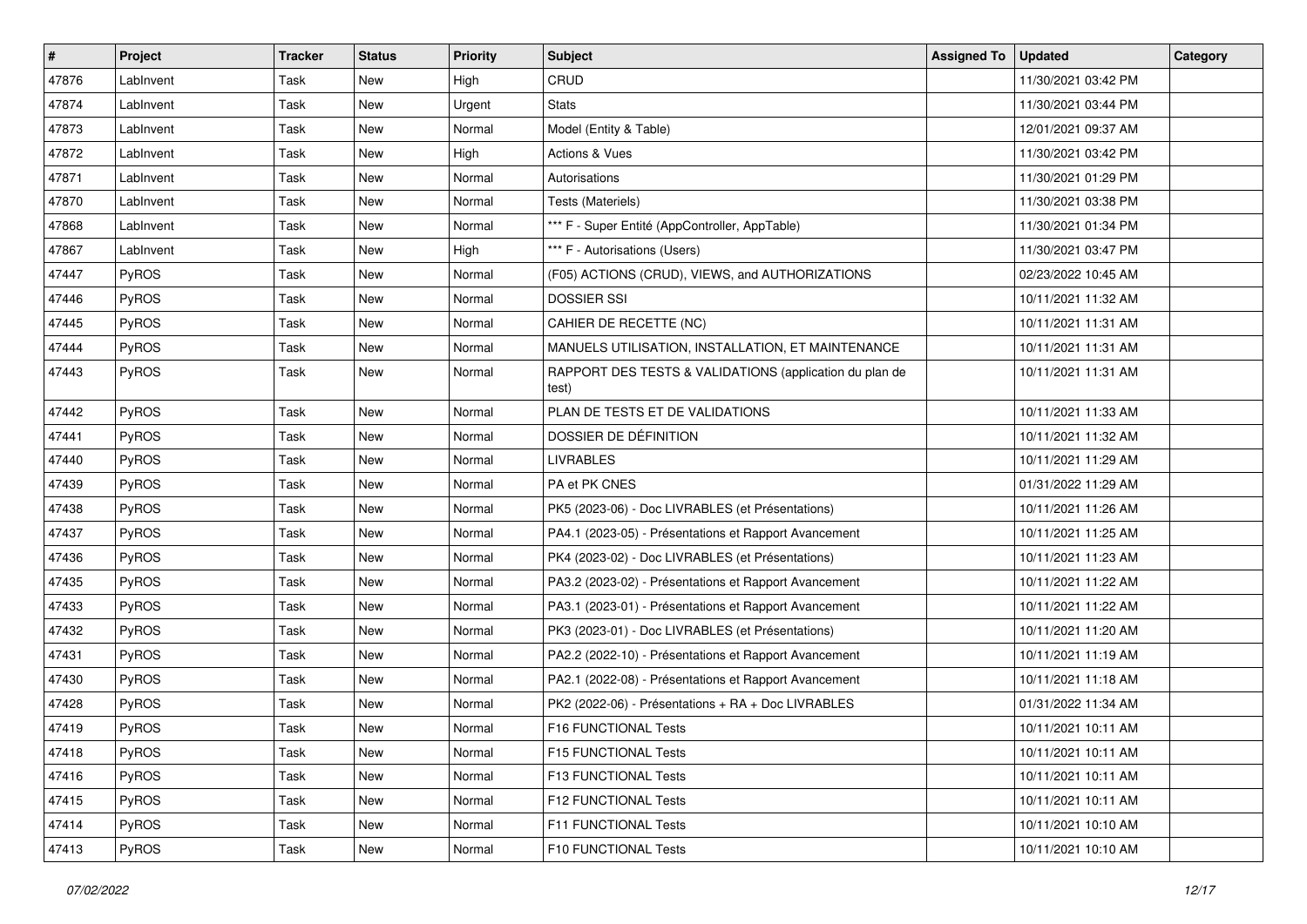| $\vert$ # | Project      | <b>Tracker</b> | <b>Status</b> | <b>Priority</b> | Subject                                                                                     | <b>Assigned To</b> | <b>Updated</b>      | Category |
|-----------|--------------|----------------|---------------|-----------------|---------------------------------------------------------------------------------------------|--------------------|---------------------|----------|
| 47412     | <b>PyROS</b> | Task           | In progress   | Normal          | F09 Tests                                                                                   |                    | 10/12/2021 03:01 PM |          |
| 47411     | PyROS        | Task           | New           | Normal          | F08 FUNCTIONAL Tests                                                                        |                    | 10/11/2021 10:10 AM |          |
| 47410     | <b>PyROS</b> | Task           | New           | Normal          | <b>F07 FUNCTIONAL Tests</b>                                                                 |                    | 10/11/2021 10:10 AM |          |
| 47409     | <b>PyROS</b> | Task           | New           | Normal          | F06 FUNCTIONAL Tests                                                                        |                    | 10/11/2021 10:10 AM |          |
| 47408     | PyROS        | Task           | In progress   | Normal          | F05 Tests                                                                                   |                    | 10/12/2021 03:00 PM |          |
| 47407     | <b>PyROS</b> | Task           | In progress   | Normal          | F04 Tests                                                                                   |                    | 10/12/2021 03:00 PM |          |
| 47406     | <b>PyROS</b> | Task           | In progress   | Normal          | F03 Tests                                                                                   |                    | 10/12/2021 03:00 PM |          |
| 47405     | PyROS        | Task           | In progress   | Normal          | F02 Tests                                                                                   |                    | 10/12/2021 02:59 PM |          |
| 47403     | PyROS        | Task           | New           | Normal          | HIGH LEVEL FUNCTION TESTS - Transversal functionalities<br>TESTs involving several features |                    | 10/11/2021 10:08 AM |          |
| 47402     | PyROS        | Task           | <b>New</b>    | Normal          | INTEGRATION TESTS - FEATURES integration tests with each<br>other                           |                    | 10/11/2021 10:07 AM |          |
| 47401     | PyROS        | Task           | <b>New</b>    | Normal          | FUNCTIONAL TESTS - Each FEATURE functional tests                                            |                    | 10/11/2021 11:42 AM |          |
| 47393     | <b>PyROS</b> | Task           | <b>New</b>    | Normal          | Device Config file (cf F14)                                                                 |                    | 12/14/2021 12:33 PM |          |
| 47392     | <b>PyROS</b> | Task           | <b>New</b>    | Normal          | Device Commands Grammar (Generic & Native)                                                  |                    | 12/14/2021 12:32 PM |          |
| 47391     | PyROS        | Task           | New           | Normal          | Device Simulator (DeviceSimulator)                                                          |                    | 12/14/2021 12:32 PM |          |
| 47390     | PyROS        | Task           | New           | Normal          | Device Agent (AgentDevice) (de type Agent)                                                  |                    | 12/14/2021 12:32 PM |          |
| 47389     | PyROS        | Task           | New           | Normal          | Device Controller (DeviceController)                                                        |                    | 12/14/2021 12:29 PM |          |
| 47388     | PyROS        | Task           | New           | High            | (F14) ENTITIES - definition & implementation - CONFIG FILES                                 |                    | 01/29/2022 01:25 AM |          |
| 47387     | <b>PyROS</b> | Task           | New           | Normal          | (F14) CRUD config                                                                           |                    | 01/29/2022 01:24 AM |          |
| 47386     | PyROS        | Task           | New           | Normal          | (F03) Initial data (fixture)                                                                |                    | 12/15/2021 07:32 AM |          |
| 47375     | <b>PyROS</b> | Task           | <b>New</b>    | Normal          | Association quota SP                                                                        |                    | 10/11/2021 10:37 AM |          |
| 46790     | PyROS        | Task           | New           | Normal          | F16 - EXIGENCES satisfaites (+ tests mis à jour)                                            |                    | 09/14/2021 02:47 PM |          |
| 46789     | <b>PyROS</b> | Task           | New           | Normal          | F15 - EXIGENCES satisfaites (+ tests mis à jour)                                            |                    | 09/14/2021 02:47 PM |          |
| 46788     | PyROS        | Task           | New           | Normal          | (F14) EXIGENCES satisfaites (+ tests mis à jour)                                            |                    | 01/29/2022 01:24 AM |          |
| 46787     | PyROS        | Task           | New           | Normal          | (F09) REQUIREMENTS validated (+ tests udpated)                                              |                    | 12/14/2021 12:18 PM |          |
| 46786     | <b>PyROS</b> | Task           | New           | Normal          | F08 - EXIGENCES satisfaites (+ tests mis à jour)                                            |                    | 09/14/2021 02:45 PM |          |
| 46785     | PyROS        | Task           | <b>New</b>    | Normal          | F07 - EXIGENCES satisfaites (+ tests mis à jour)                                            |                    | 09/14/2021 02:44 PM |          |
| 46783     | PyROS        | Task           | New           | Normal          | F04 - EXIGENCES satisfaites (+ tests mis à jour)                                            |                    | 09/14/2021 02:43 PM |          |
| 46782     | <b>PyROS</b> | Task           | New           | Normal          | F03 - EXIGENCES satisfaites (+ tests mis à jour)                                            |                    | 09/14/2021 02:43 PM |          |
| 46781     | PyROS        | Task           | New           | Normal          | (F02) EXIGENCES satisfaites (+ tests mis à jour)                                            |                    | 01/29/2022 01:27 AM |          |
| 46780     | PyROS        | Task           | New           | Normal          | (F01) EXIGENCES satisfaites (+ tests mis à jour)                                            |                    | 10/08/2021 06:01 PM |          |
| 45818     | PyROS        | Task           | New           | Normal          | (F14) TESTS to validate this feature                                                        |                    | 08/09/2021 10:43 AM |          |
| 45816     | PyROS        | Task           | New           | Normal          | SP Delete                                                                                   |                    | 10/28/2021 08:35 AM |          |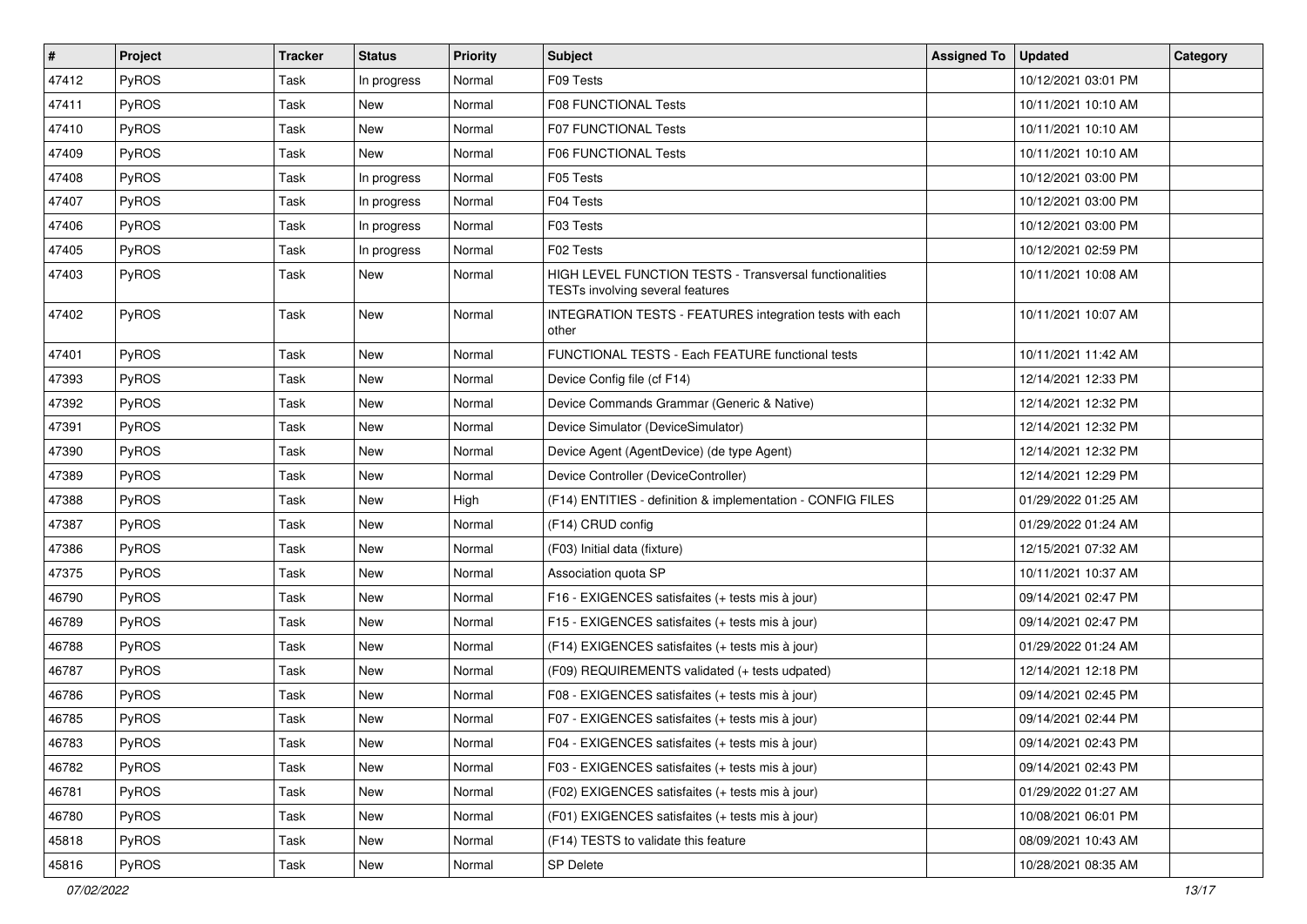| $\pmb{\#}$ | Project      | <b>Tracker</b> | <b>Status</b> | <b>Priority</b> | <b>Subject</b>                                                                              | <b>Assigned To</b> | <b>Updated</b>      | Category |
|------------|--------------|----------------|---------------|-----------------|---------------------------------------------------------------------------------------------|--------------------|---------------------|----------|
| 45815      | <b>PyROS</b> | Task           | <b>New</b>    | Normal          | test_SCP_manage_quota                                                                       |                    | 09/22/2021 04:47 PM |          |
| 45811      | PyROS        | Task           | <b>New</b>    | Normal          | SP update                                                                                   |                    | 11/03/2021 09:16 AM |          |
| 45810      | <b>PyROS</b> | Task           | <b>New</b>    | Normal          | SP Read (view list and view 1)                                                              |                    | 10/27/2021 02:47 PM |          |
| 45809      | PyROS        | Task           | <b>New</b>    | Normal          | <b>SP Create</b>                                                                            |                    | 10/27/2021 08:42 AM |          |
| 45791      | PyROS        | Task           | <b>New</b>    | Normal          | PA1.1 (2022-03) - Présentations et Rapport Avancement                                       |                    | 10/11/2021 11:14 AM |          |
| 45790      | <b>PyROS</b> | Task           | <b>New</b>    | Normal          | PK1 (2022-01) - Présentations + RA + Doc LIVRABLES                                          |                    | 01/31/2022 11:33 AM |          |
| 45781      | <b>PyROS</b> | Task           | In progress   | Normal          | Documentation et Présentations pour les PA et PK CNES                                       |                    | 01/31/2022 11:32 AM |          |
| 45776      | <b>PyROS</b> | Task           | New           | Normal          | Test User Delete                                                                            |                    | 08/13/2021 01:46 PM |          |
| 45772      | PyROS        | Task           | <b>New</b>    | Normal          | Test User Read (view list and view 1)                                                       |                    | 08/13/2021 01:51 PM |          |
| 45766      | <b>PyROS</b> | Task           | <b>New</b>    | Normal          | <b>Test User Update</b>                                                                     |                    | 08/13/2021 01:53 PM |          |
| 45762      | PyROS        | Task           | <b>New</b>    | Normal          | <b>Test User Connexion</b>                                                                  |                    | 08/13/2021 01:55 PM |          |
| 45761      | PyROS        | Task           | <b>New</b>    | Normal          | <b>Test User Create (registration)</b>                                                      |                    | 08/13/2021 01:54 PM |          |
| 45756      | <b>PyROS</b> | Task           | <b>New</b>    | Normal          | QUOTA & PRIO - Gestion du quota et de la priorité                                           |                    | 10/11/2021 10:35 AM |          |
| 45749      | <b>PyROS</b> | Task           | In progress   | Normal          | Gérer le retrait et le retour d'un device (panne, désactiver/réactiver<br>un device)        |                    | 08/09/2021 10:42 AM |          |
| 45748      | <b>PyROS</b> | Task           | <b>New</b>    | Normal          | Définir Accesseurs (getX())                                                                 |                    | 01/29/2022 01:21 AM |          |
| 45556      | PyROS        | Task           | <b>New</b>    | Normal          | User activation/deactivation                                                                |                    | 06/25/2021 08:18 AM |          |
| 45552      | <b>PyROS</b> | Task           | New           | Normal          | General configuration integration                                                           |                    | 03/15/2022 11:15 PM |          |
| 45346      | <b>PyROS</b> | Task           | New           | Normal          | (F10) ENTITIES - Initial data (fixture)                                                     |                    | 06/03/2021 09:17 AM |          |
| 45295      | PyROS        | Task           | <b>New</b>    | Normal          | Create DARK files (acquisition)                                                             |                    | 05/27/2021 11:22 AM |          |
| 45294      | <b>PyROS</b> | Task           | <b>New</b>    | Normal          | Create BIAS files (acquisition)                                                             |                    | 05/27/2021 11:22 AM |          |
| 45293      | <b>PyROS</b> | Task           | <b>New</b>    | Normal          | Create FLAT files (acquisition)                                                             |                    | 05/27/2021 11:21 AM |          |
| 45292      | <b>PyROS</b> | Task           | <b>New</b>    | Normal          | (F10) TESTS to validate this feature                                                        |                    | 05/27/2021 11:11 AM |          |
| 45291      | <b>PyROS</b> | Task           | <b>New</b>    | Normal          | (F10) AUTHORIZATIONS for this feature (who can do what) :<br>documentation & implementation |                    | 06/08/2021 08:19 AM |          |
| 45290      | PyROS        | Task           | <b>New</b>    | Normal          | (F10) ENTITIES - definition & implementation                                                |                    | 06/03/2021 09:17 AM |          |
| 45051      | PyROS        | Task           | New           | Normal          | Implémenter le protocole Indi avec une classe DeviceControllerIndi                          |                    | 05/06/2021 05:05 PM |          |
| 45049      | <b>PyROS</b> | Task           | New           | Normal          | <b>CAMERA FLI</b>                                                                           |                    | 07/16/2021 09:34 AM |          |
| 45048      | <b>PyROS</b> | Task           | <b>New</b>    | Normal          | HARDWARE DEVICES definition, test, config, management                                       |                    | 10/08/2021 05:51 PM |          |
| 45046      | <b>PyROS</b> | Task           | New           | Normal          | Manual mode                                                                                 |                    | 12/14/2021 12:34 PM |          |
| 45035      | PyROS        | Task           | <b>New</b>    | Normal          | Resilience (failure tolerance)                                                              |                    | 05/06/2021 12:58 PM |          |
| 45034      | PyROS        | Task           | <b>New</b>    | Normal          | Resilience (failure tolerance)                                                              |                    | 05/06/2021 12:58 PM |          |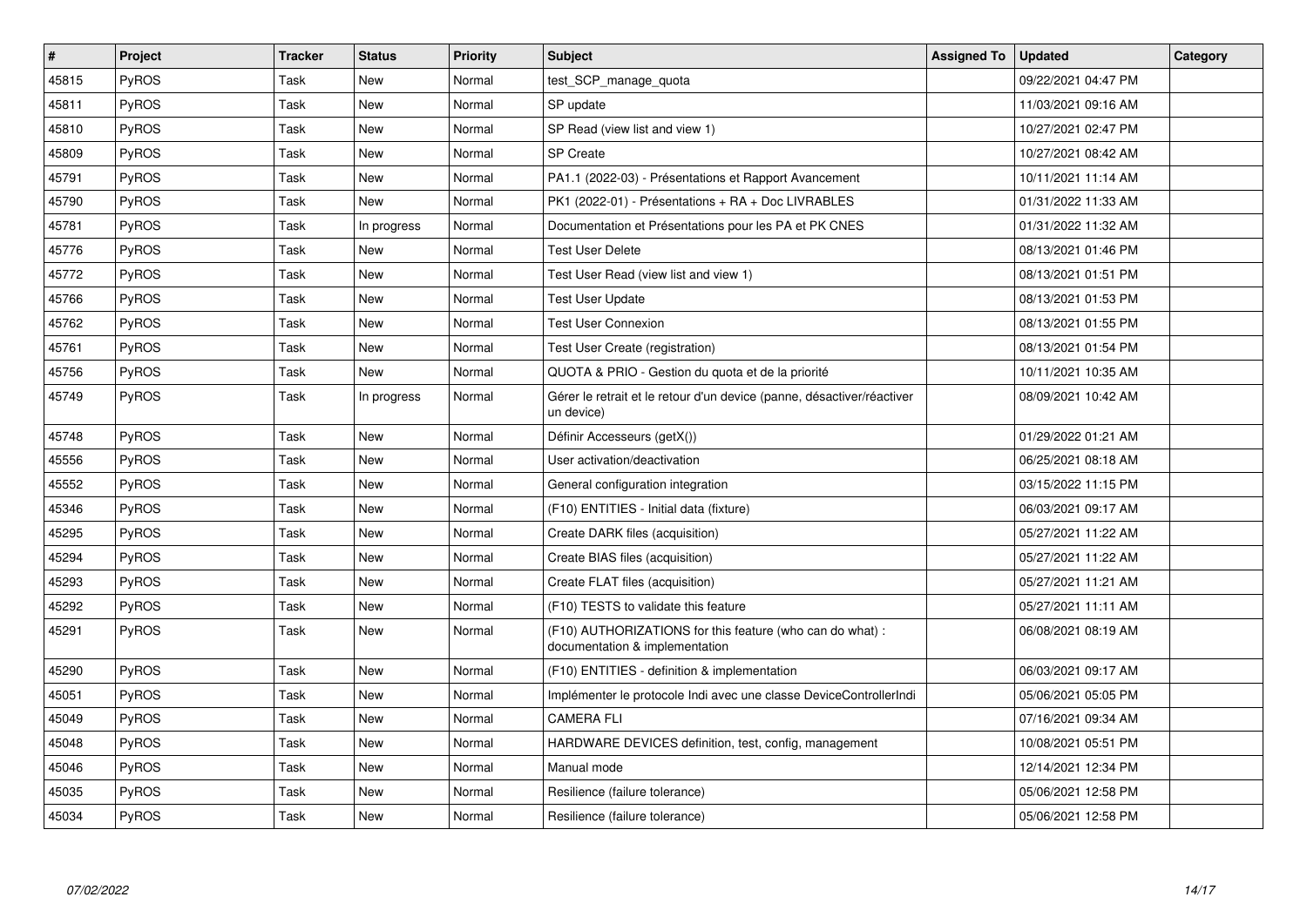| #     | <b>Project</b> | <b>Tracker</b> | <b>Status</b> | <b>Priority</b> | <b>Subject</b>                                                                                                                                       | <b>Assigned To</b> | <b>Updated</b>      | Category |
|-------|----------------|----------------|---------------|-----------------|------------------------------------------------------------------------------------------------------------------------------------------------------|--------------------|---------------------|----------|
| 45004 | PyROS          | Task           | New           | High            | MAIN CONFIG FILE - Décrire dans un fichier texte la configuration<br>complète d'une UNIT (monture) et tous ses composants et<br>instruments associés |                    | 01/29/2022 01:25 AM |          |
| 45000 | PyROS          | Task           | New           | High            | Generic commands grammar description & management                                                                                                    |                    | 05/06/2021 05:05 PM |          |
| 44999 | PyROS          | Task           | New           | Normal          | Execution                                                                                                                                            |                    | 12/14/2021 12:35 PM |          |
| 44998 | <b>PyROS</b>   | Task           | New           | Normal          | Monitoring: Check & log continuously instrument (or telescope)<br>status                                                                             |                    | 12/14/2021 12:33 PM |          |
| 44997 | <b>PyROS</b>   | Task           | New           | Normal          | Start & Stop                                                                                                                                         |                    | 12/14/2021 12:33 PM |          |
| 44995 | <b>PyROS</b>   | Task           | New           | Normal          | (F09) TESTS to validate this feature                                                                                                                 |                    | 10/08/2021 05:45 PM |          |
| 44994 | <b>PyROS</b>   | Task           | <b>New</b>    | Normal          | (F09) AUTHORIZATIONS for this feature (who can do what) : doc &<br>implem.                                                                           |                    | 12/14/2021 12:15 PM |          |
| 44993 | <b>PyROS</b>   | Task           | <b>New</b>    | Normal          | (F09) ENTITIES definition & implementation                                                                                                           |                    | 12/14/2021 12:33 PM |          |
| 44992 | PyROS          | Task           | New           | Normal          | Switch modes between Automatic and Manual mode                                                                                                       |                    | 05/04/2021 12:31 PM |          |
| 44991 | <b>PyROS</b>   | Task           | New           | Normal          | Execution                                                                                                                                            |                    | 05/04/2021 12:30 PM |          |
| 44990 | PyROS          | Task           | New           | Normal          | Monitoring: Check & log continuously Telescope and instruments<br>status, and make a general synthesis                                               |                    | 05/04/2021 12:30 PM |          |
| 44989 | PyROS          | Task           | <b>New</b>    | Normal          | Start & Stop                                                                                                                                         |                    | 05/04/2021 12:29 PM |          |
| 44988 | <b>PyROS</b>   | Task           | <b>New</b>    | Normal          | <b>TESTS</b> to validate this feature                                                                                                                |                    | 05/04/2021 12:26 PM |          |
| 44987 | <b>PyROS</b>   | Task           | New           | Normal          | (F08) AUTHORIZATIONS for this feature (who can do what) :<br>documentation & implementation                                                          |                    | 06/08/2021 08:20 AM |          |
| 44986 | PyROS          | Task           | <b>New</b>    | Normal          | ENTITIES (& properties) to be defined                                                                                                                |                    | 05/04/2021 12:25 PM |          |
| 44973 | <b>PyROS</b>   | Task           | New           | Normal          | (F07) Scheduling Sequences according to priorities, quotas,<br>observing conditions, Seq parameters, Seq constraints                                 |                    | 05/06/2021 02:59 PM |          |
| 44972 | <b>PyROS</b>   | Task           | New           | Normal          | Planning triggers - each time the context is changed                                                                                                 |                    | 05/03/2021 12:06 PM |          |
| 44971 | PyROS          | Task           | New           | Normal          | Get the list of sequences to be planned                                                                                                              |                    | 05/03/2021 11:43 AM |          |
| 44970 | <b>PyROS</b>   | Task           | <b>New</b>    | Normal          | TESTS to validate this feature                                                                                                                       |                    | 05/03/2021 11:41 AM |          |
| 44969 | <b>PyROS</b>   | Task           | New           | Normal          | (F07) AUTHORIZATIONS for this feature (who can do what):<br>documentation & implementation                                                           |                    | 06/08/2021 08:21 AM |          |
| 44968 | PyROS          | Task           | New           | Normal          | ENTITIES (& properties) to be defined                                                                                                                |                    | 05/03/2021 11:38 AM |          |
| 44945 | <b>PyROS</b>   | Task           | New           | Normal          | (READ 1) Sequence detailed view                                                                                                                      |                    | 02/03/2022 09:45 AM |          |
| 44932 | PyROS          | Task           | New           | Normal          | CREATE a Sequence (must be attached to a valid SP)                                                                                                   |                    | 02/23/2022 12:02 PM |          |
| 44924 | <b>PyROS</b>   | Task           | New           | Normal          | (F04) ENTITIES - definition & implementation                                                                                                         |                    | 12/15/2021 07:36 AM |          |
| 44923 | <b>PyROS</b>   | Task           | New           | Normal          | (F04) TESTS to validate this feature                                                                                                                 |                    | 12/15/2021 07:36 AM |          |
| 44922 | <b>PyROS</b>   | Task           | New           | Normal          | (F04) AUTHORIZATIONS for this feature (who can do what) :<br>documentation & implementation                                                          |                    | 12/15/2021 07:37 AM |          |
| 44921 | PyROS          | Task           | New           | Normal          | Démarrage de la production des fichiers de calibration (fin de nuit)                                                                                 |                    | 04/30/2021 12:43 PM |          |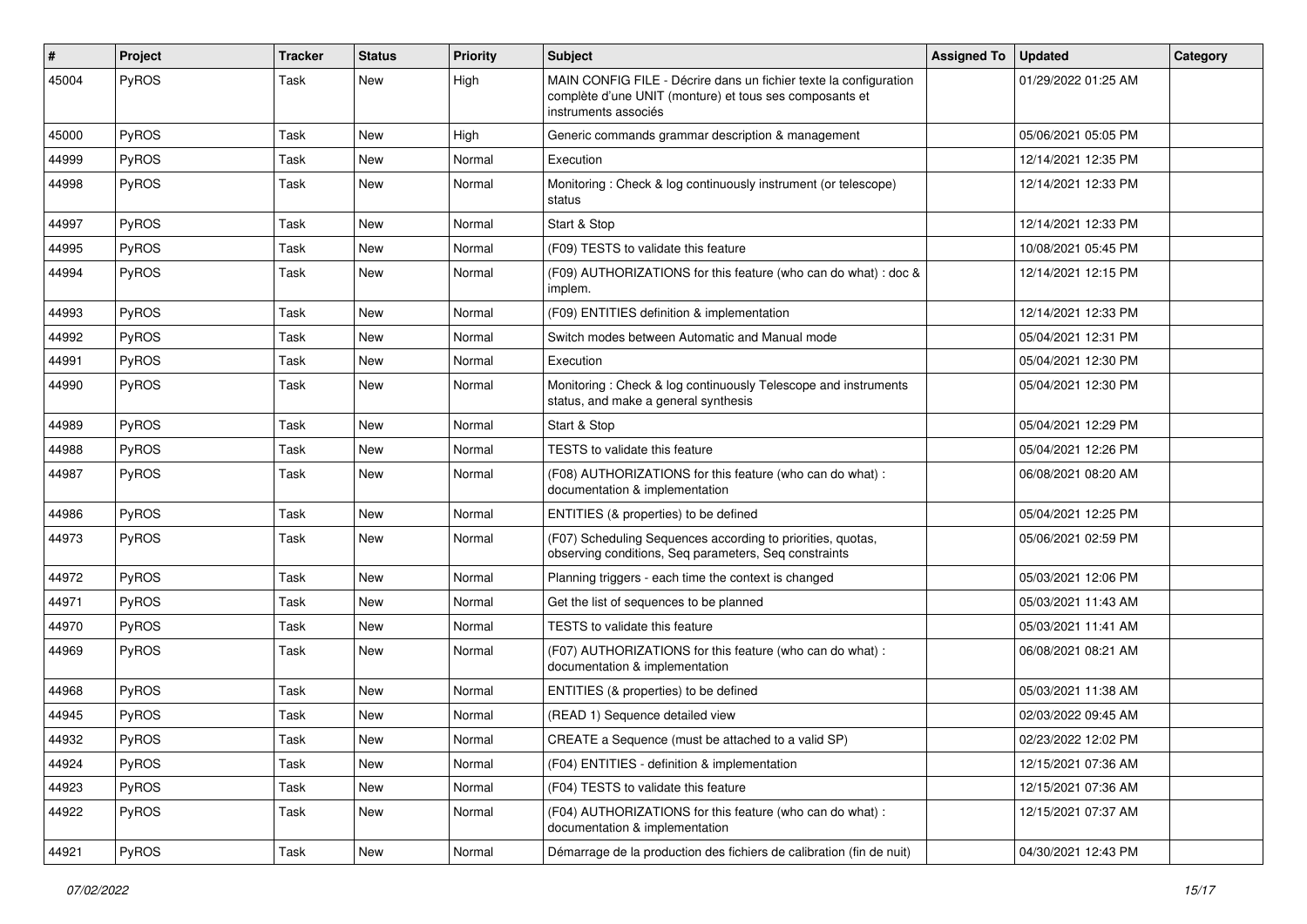| #     | Project | <b>Tracker</b> | <b>Status</b> | <b>Priority</b> | Subject                                                                                                                                    | <b>Assigned To</b> | <b>Updated</b>      | Category |
|-------|---------|----------------|---------------|-----------------|--------------------------------------------------------------------------------------------------------------------------------------------|--------------------|---------------------|----------|
| 44920 | PyROS   | Task           | <b>New</b>    | Normal          | Démarrage ou fin des observations (début/fin de nuit)                                                                                      |                    | 06/29/2022 07:38 AM |          |
| 44919 | PyROS   | Task           | <b>New</b>    | Normal          | Sauvegarder (logger) les différents changements d'état                                                                                     |                    | 06/28/2022 09:58 PM |          |
| 44918 | PyROS   | Task           | <b>New</b>    | Normal          | Optimiser : Agir sur le système en fonction des conditions<br>d'observation pour n'observer que quand la qualité du ciel est<br>suffisante |                    | 06/28/2022 09:58 PM |          |
| 44917 | PyROS   | Task           | <b>New</b>    | Normal          | Sécuriser : Agir sur le système en fonction de l'environnement<br>(externe/interne) pour la sécurité de l'Observatoire et des<br>personnes |                    | 06/29/2022 07:39 AM |          |
| 44916 | PyROS   | Task           | <b>New</b>    | Normal          | Rythmer : Agir sur le système pour lui donner un rythme en fonction<br>du temps (nuit/jour)                                                |                    | 06/29/2022 07:38 AM |          |
| 44915 | PyROS   | Task           | <b>New</b>    | Normal          | Changer le mode du système : passer en mode manuel<br>(maintenance) ou automatique                                                         |                    | 06/28/2022 09:57 PM |          |
| 44914 | PyROS   | Task           | <b>New</b>    | Normal          | (re-)Démarrer, mettre en Pause, ou Stopper tout ou partie du<br>système                                                                    |                    | 06/28/2022 09:56 PM |          |
| 44907 | PyROS   | Task           | <b>New</b>    | Normal          | Show Weather & Observatory monitored data (in a convenient way)                                                                            |                    | 05/05/2022 09:53 AM |          |
| 44906 | PyROS   | Task           | <b>New</b>    | Normal          | Compute and save Observing conditions                                                                                                      |                    | 12/15/2021 07:35 AM |          |
| 44904 | PyROS   | Task           | New           | Normal          | Compute, save, and provide higher level (useful) parameters and<br>synthesis from multiple detectors                                       |                    | 12/15/2021 07:34 AM |          |
| 44903 | PyROS   | Task           | New           | Normal          | Save raw data                                                                                                                              |                    | 12/15/2021 07:34 AM |          |
| 44902 | PyROS   | Task           | <b>New</b>    | Normal          | Fix raw data                                                                                                                               |                    | 12/15/2021 07:33 AM |          |
| 44901 | PyROS   | Task           | New           | Normal          | Get PLC mode changes (off/manu/auto) and alarms (intrusion,<br>e stop), and save them                                                      |                    | 12/15/2021 07:33 AM |          |
| 44900 | PyROS   | Task           | <b>New</b>    | Normal          | Read (from PLC and sensors) INSIDE environmental data (doors,<br>lights) for human safety                                                  |                    | 12/15/2021 07:33 AM |          |
| 44899 | PyROS   | Task           | <b>New</b>    | Normal          | Read (from PLC and sensors) OUTSIDE environmental data<br>(weather) for instruments security                                               |                    | 12/14/2021 04:54 PM |          |
| 44898 | PyROS   | Task           | <b>New</b>    | Normal          | (F03) ENTITIES (& properties) to be defined                                                                                                |                    | 12/15/2021 07:32 AM |          |
| 44897 | PyROS   | Task           | <b>New</b>    | Normal          | On peut voir la fiche détaillée d'un SP                                                                                                    |                    | 06/16/2021 11:29 AM |          |
| 44896 | PyROS   | Task           | <b>New</b>    | Normal          | On peut consulter la liste des SP                                                                                                          |                    | 06/18/2021 03:17 PM |          |
| 44894 | PyROS   | Task           | New           | Normal          | Un Observer peut créer un nouveau Proposal (SP) pour une<br>Période spécifique future                                                      |                    | 06/16/2021 11:28 AM |          |
| 44892 | PyROS   | Task           | <b>New</b>    | Normal          | SPs view (list & 1)                                                                                                                        |                    | 03/29/2022 09:17 AM |          |
| 44891 | PyROS   | Task           | New           | Normal          | Create/Update                                                                                                                              |                    | 09/14/2021 11:48 AM |          |
| 44890 | PyROS   | Task           | New           | Normal          | SP CRUD                                                                                                                                    |                    | 03/29/2022 09:17 AM |          |
| 44886 | PyROS   | Task           | New           | Normal          | (F01) ENTITIES - definition & implementation                                                                                               |                    | 10/12/2021 07:50 AM |          |
| 44884 | PyROS   | Task           | In progress   | Normal          | Time Period (Period)                                                                                                                       |                    | 10/11/2021 10:36 AM |          |
| 44880 | PyROS   | Task           | New           | Normal          | (F03) TESTS to validate this feature                                                                                                       |                    | 12/15/2021 07:32 AM |          |